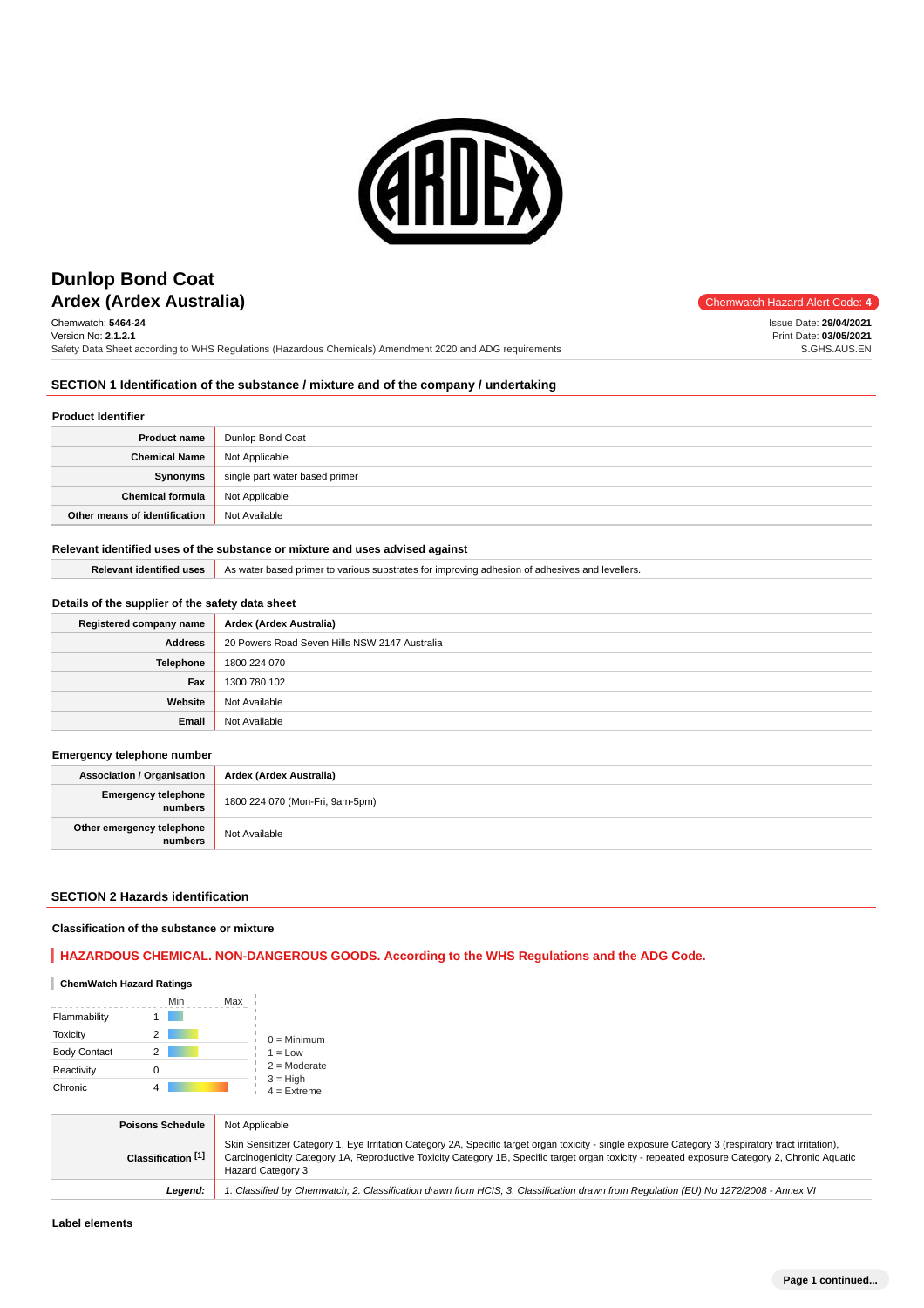| Hazard pictogram(s) |                                                                    |
|---------------------|--------------------------------------------------------------------|
| <b>Signal word</b>  | <b>Danger</b>                                                      |
| Hazard statement(s) |                                                                    |
| H317                | May cause an allergic skin reaction.                               |
| H319                | Causes serious eye irritation.                                     |
| H335                | May cause respiratory irritation.                                  |
| H350                | May cause cancer.                                                  |
| H360D               | May damage the unborn child.                                       |
| H373                | May cause damage to organs through prolonged or repeated exposure. |
| H412                | Harmful to aquatic life with long lasting effects.                 |

#### **Precautionary statement(s) Prevention**

| P <sub>201</sub> | Obtain special instructions before use.                                                       |
|------------------|-----------------------------------------------------------------------------------------------|
| P260             | Do not breathe mist/vapours/spray.                                                            |
| P271             | Use only outdoors or in a well-ventilated area.                                               |
| P280             | Wear protective gloves/protective clothing/eye protection/face protection/hearing protection. |

### **Precautionary statement(s) Response**

| P308+P313      | IF exposed or concerned: Get medical advice/attention.                                                                           |
|----------------|----------------------------------------------------------------------------------------------------------------------------------|
| P302+P352      | IF ON SKIN: Wash with plenty of water.                                                                                           |
| P305+P351+P338 | IF IN EYES: Rinse cautiously with water for several minutes. Remove contact lenses, if present and easy to do. Continue rinsing. |
| P312           | Call a POISON CENTER/doctor/physician/first aider/if you feel unwell.                                                            |

### **Precautionary statement(s) Storage**

| ____      |                                                                  |
|-----------|------------------------------------------------------------------|
| P405      | こもへい<br>up                                                       |
| P403+P233 | Store in a well-ventilated place. Keep container tightly closed. |

#### **Precautionary statement(s) Disposal**

**P501** Dispose of contents/container to authorised hazardous or special waste collection point in accordance with any local regulation.

## **SECTION 3 Composition / information on ingredients**

### **Substances**

See section below for composition of Mixtures

### **Mixtures**

| <b>CAS No</b> | %[weight]                                            | Name                                                                                                                                    |
|---------------|------------------------------------------------------|-----------------------------------------------------------------------------------------------------------------------------------------|
| 14807-96-6    | $10 - 30$                                            | talc                                                                                                                                    |
| 7727-43-7     | $10 - 30$                                            | barium sulfate                                                                                                                          |
| 1332-58-7     | $1 - 10$                                             | kaolin                                                                                                                                  |
| 7631-86-9     | $<$ 5                                                | silica amorphous                                                                                                                        |
| 2530-83-8     | $<$ 1                                                | gamma-glycidoxypropyltrimethoxysilane                                                                                                   |
| 13463-67-7    | < 0.1                                                | titanium dioxide                                                                                                                        |
| 14808-60-7    | < 0.1                                                | silica crystalline - quartz                                                                                                             |
| 330-54-1      | < 0.1                                                | diuron                                                                                                                                  |
| 2634-33-5     | < 0.1                                                | 1,2-benzisothiazoline-3-one                                                                                                             |
| 2682-20-4     | < 0.1                                                | 2-methyl-4-isothiazolin-3-one                                                                                                           |
| 26530-20-1    | < 0.1                                                | 2-octvl-4-isothiazolin-3-one                                                                                                            |
| Not Available | $30 - 60$                                            | Ingredients determined not to be hazardous                                                                                              |
| Legend:       | Classification drawn from C&L * EU IOEL Vs available | 1. Classified by Chemwatch; 2. Classification drawn from HCIS; 3. Classification drawn from Regulation (EU) No 1272/2008 - Annex VI; 4. |

## **SECTION 4 First aid measures**

| Description of first aid measures |                                                                                                                                                                                                                                                                   |  |
|-----------------------------------|-------------------------------------------------------------------------------------------------------------------------------------------------------------------------------------------------------------------------------------------------------------------|--|
| <b>Eye Contact</b>                | If this product comes in contact with the eyes:<br>Wash out immediately with fresh running water.<br>Ensure complete irrigation of the eye by keeping eyelids apart and away from eye and moving the eyelids by occasionally lifting the upper<br>and lower lids. |  |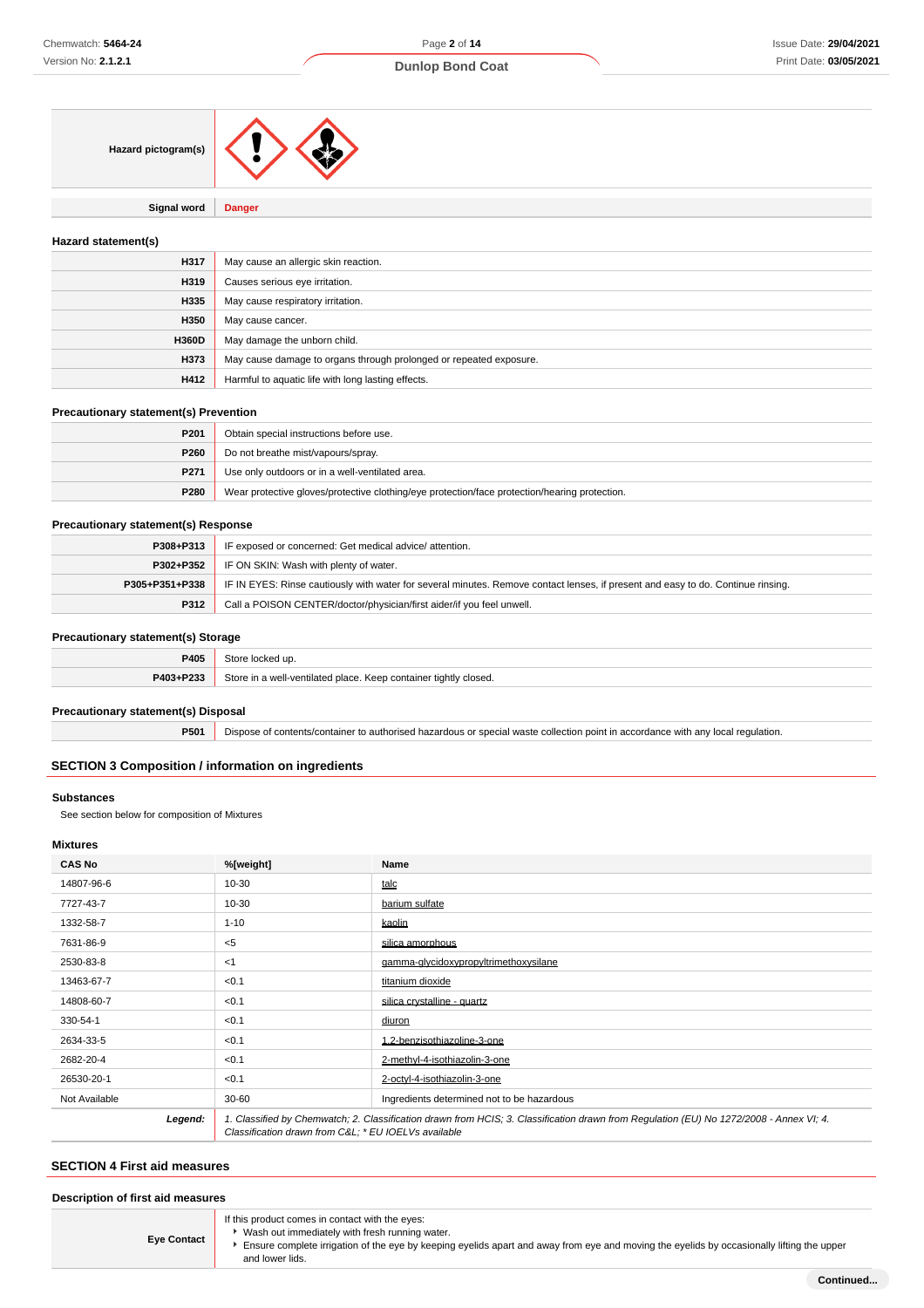#### **Dunlop Bond Coat**

|                     | Seek medical attention without delay; if pain persists or recurs seek medical attention.<br>Removal of contact lenses after an eye injury should only be undertaken by skilled personnel.                                                                                                                                                                                                                                                                                                         |
|---------------------|---------------------------------------------------------------------------------------------------------------------------------------------------------------------------------------------------------------------------------------------------------------------------------------------------------------------------------------------------------------------------------------------------------------------------------------------------------------------------------------------------|
| <b>Skin Contact</b> | If skin contact occurs:<br>Immediately remove all contaminated clothing, including footwear.<br>Flush skin and hair with running water (and soap if available).<br>Seek medical attention in event of irritation.                                                                                                                                                                                                                                                                                 |
| Inhalation          | If fumes or combustion products are inhaled remove from contaminated area.<br>Lay patient down. Keep warm and rested.<br>▶ Prostheses such as false teeth, which may block airway, should be removed, where possible, prior to initiating first aid procedures.<br>Apply artificial respiration if not breathing, preferably with a demand valve resuscitator, bag-valve mask device, or pocket mask as trained.<br>Perform CPR if necessary.<br>Transport to hospital, or doctor, without delay. |
| Ingestion           | If swallowed do <b>NOT</b> induce vomiting.<br>If vomiting occurs, lean patient forward or place on left side (head-down position, if possible) to maintain open airway and prevent aspiration.<br>• Observe the patient carefully.<br>Never give liquid to a person showing signs of being sleepy or with reduced awareness; i.e. becoming unconscious.<br>Give water to rinse out mouth, then provide liquid slowly and as much as casualty can comfortably drink.<br>Seek medical advice.      |

#### **Indication of any immediate medical attention and special treatment needed**

Treat symptomatically.

for diuron:

- Symptomatic and supportive action is indicated.
- Methaemoglobinaemia is possible
- **i** if compound is hydrolysed in vivo to aniline
- Methaemoglobinaemia causes cyanosis. Reversion of methaemoglobin to haemoglobin is spontaneous after removal from exposure, so moderate degrees of cyanosis need be treated only by supportive measures such as bed rest and oxygen inhalation.
- Thorough cleansing of the entire contaminated area of the body, including the scalp and nails is of the utmost importance.
- After ingestion of barium acid salts, severe gastro-intestinal irritation followed by muscle twitching, progressive flaccid paralysis and severe hypokalaemia and hypertension, occurs.
- Respiratory failure, renal failure and occasional cardiac dysrhythmias may result from an acute ingestion.
- Use sodium sulfate as a cathartic. Add 5-10 gm of sodium sulfate to lavage solution or as fluid supplement to Ipecac syrup (the sulfate salt is not absorbed)
- Monitor cardiac rhythm and serum potassium closely to establish the trend over the first 24 hours. Large doses of potassium may be needed to correct the hypokalaemia.
- Administer generous amounts of fluid replacement but monitor the urine and serum for evidence of renal failure. [Ellenhorn and Barceloux: Medical Toxicology]

#### **SECTION 5 Firefighting measures**

#### **Extinguishing media**

The product contains a substantial proportion of water, therefore there are no restrictions on the type of extinguishing media which may be used. Choice of extinguishing media should take into account surrounding areas

Though the material is non-combustible, evaporation of water from the mixture, caused by the heat of nearby fire, may produce floating layers of combustible substances. In such an event consider:

 $\cdot$  foam.

#### **Special hazards arising from the substrate or mixture**

**Fire Incompatibility** None known.

#### **Advice for firefighters**

| • When silica dust is dispersed in air, firefighters should wear inhalation protection as hazardous substances from the fire may be adsorbed on<br>the silica particles.<br>▶ When heated to extreme temperatures, (>1700 deg.C) amorphous silica can fuse.<br>Alert Fire Brigade and tell them location and nature of hazard.<br><b>Fire Fighting</b><br>▶ Wear full body protective clothing with breathing apparatus.<br>▶ Prevent, by any means available, spillage from entering drains or water course.<br>Use water delivered as a fine spray to control fire and cool adjacent area.<br>Combustible.<br>Slight fire hazard when exposed to heat or flame.<br>Heating may cause expansion or decomposition leading to violent rupture of containers.<br>• On combustion, may emit toxic fumes of carbon monoxide (CO).<br>Combustion products include:<br>carbon dioxide (CO2)<br>nitrogen oxides (NOx)<br>sulfur oxides (SOx)<br><b>Fire/Explosion Hazard</b><br>silicon dioxide (SiO2)<br>metal oxides<br>other pyrolysis products typical of burning organic material.<br>Decomposes at high temperatures to produce barium oxide. Barium oxide is strongly alkaline and, upon contact with water, is exothermic. When<br>barium oxide reacts with oxygen to give a peroxide, there is a fire and explosion risk.<br>May emit poisonous fumes.<br>May emit corrosive fumes.<br>Not Applicable<br><b>HAZCHEM</b> |  |
|---------------------------------------------------------------------------------------------------------------------------------------------------------------------------------------------------------------------------------------------------------------------------------------------------------------------------------------------------------------------------------------------------------------------------------------------------------------------------------------------------------------------------------------------------------------------------------------------------------------------------------------------------------------------------------------------------------------------------------------------------------------------------------------------------------------------------------------------------------------------------------------------------------------------------------------------------------------------------------------------------------------------------------------------------------------------------------------------------------------------------------------------------------------------------------------------------------------------------------------------------------------------------------------------------------------------------------------------------------------------------------------------------------------------------|--|
|                                                                                                                                                                                                                                                                                                                                                                                                                                                                                                                                                                                                                                                                                                                                                                                                                                                                                                                                                                                                                                                                                                                                                                                                                                                                                                                                                                                                                           |  |
|                                                                                                                                                                                                                                                                                                                                                                                                                                                                                                                                                                                                                                                                                                                                                                                                                                                                                                                                                                                                                                                                                                                                                                                                                                                                                                                                                                                                                           |  |
|                                                                                                                                                                                                                                                                                                                                                                                                                                                                                                                                                                                                                                                                                                                                                                                                                                                                                                                                                                                                                                                                                                                                                                                                                                                                                                                                                                                                                           |  |

#### **SECTION 6 Accidental release measures**

**Personal precautions, protective equipment and emergency procedures** See section 8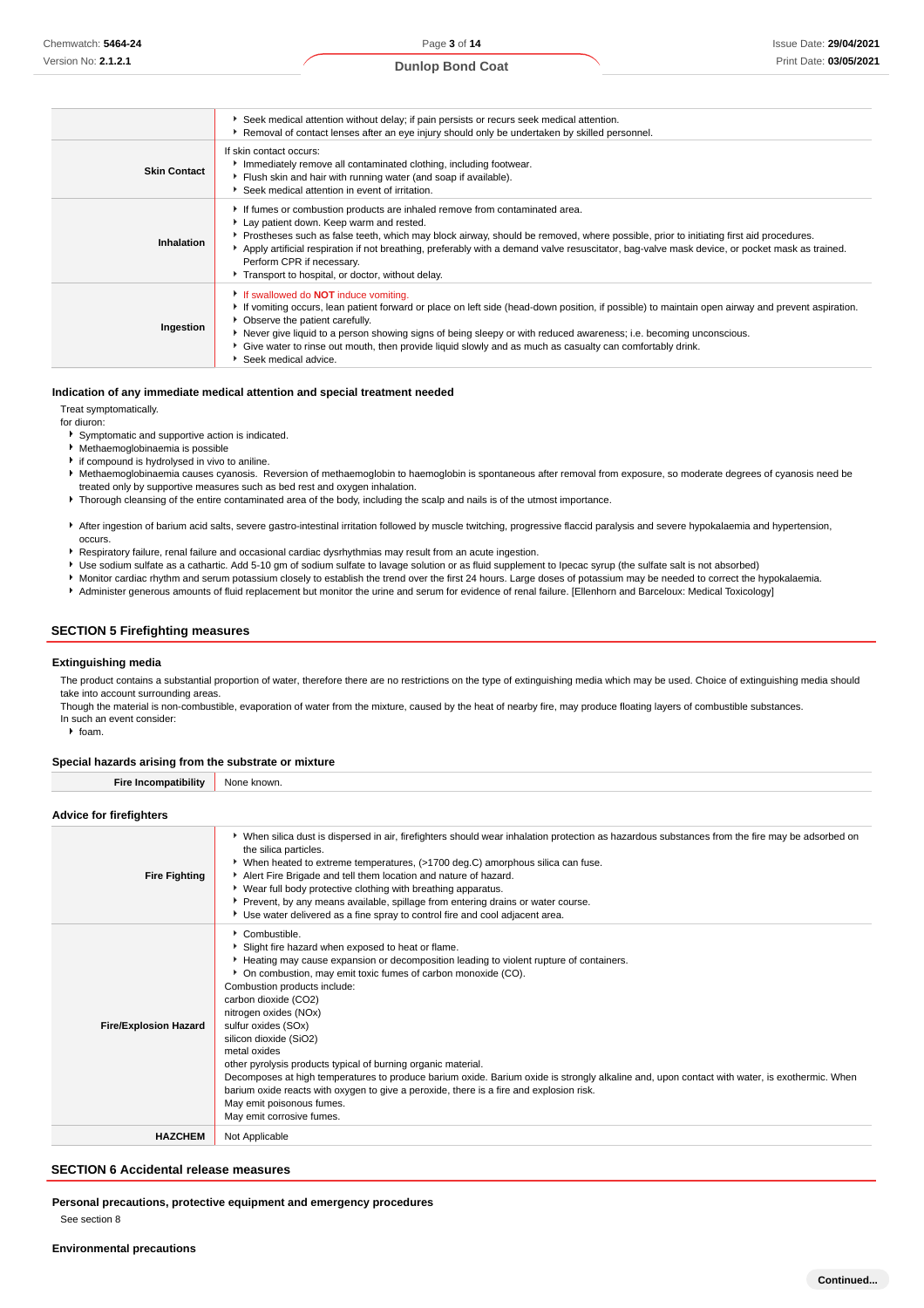#### See section 12

### **Methods and material for containment and cleaning up**

| <b>Minor Spills</b> | Remove all ignition sources.<br>Clean up all spills immediately.<br>Avoid breathing vapours and contact with skin and eyes.<br>Control personal contact with the substance, by using protective equipment. |
|---------------------|------------------------------------------------------------------------------------------------------------------------------------------------------------------------------------------------------------|
| <b>Major Spills</b> | Moderate hazard.<br>Clear area of personnel and move upwind.<br>Alert Fire Brigade and tell them location and nature of hazard.<br>Wear breathing apparatus plus protective gloves.                        |

Personal Protective Equipment advice is contained in Section 8 of the SDS.

## **SECTION 7 Handling and storage**

| Safe handling                                                | <b>DO NOT</b> allow clothing wet with material to stay in contact with skin<br>Avoid all personal contact, including inhalation.<br>▶ Wear protective clothing when risk of exposure occurs.<br>Use in a well-ventilated area.<br>Prevent concentration in hollows and sumps. |
|--------------------------------------------------------------|-------------------------------------------------------------------------------------------------------------------------------------------------------------------------------------------------------------------------------------------------------------------------------|
| Other information                                            | Store in original containers.<br>Keep containers securely sealed.<br>No smoking, naked lights or ignition sources.<br>Store in a cool, dry, well-ventilated area.                                                                                                             |
| Conditions for safe storage, including any incompatibilities |                                                                                                                                                                                                                                                                               |

| Suitable container             | Metal can or drum<br>Packaging as recommended by manufacturer.<br>Check all containers are clearly labelled and free from leaks. |
|--------------------------------|----------------------------------------------------------------------------------------------------------------------------------|
| <b>Storage incompatibility</b> | Avoid strong acids, bases.                                                                                                       |

## **SECTION 8 Exposure controls / personal protection**

#### **Control parameters**

### **Occupational Exposure Limits (OEL)**

**INGREDIENT DATA**

| Source                       | Ingredient                     | <b>Material name</b>                                                  | <b>TWA</b>    | <b>STEL</b>      | Peak             | <b>Notes</b>                                                                                   |
|------------------------------|--------------------------------|-----------------------------------------------------------------------|---------------|------------------|------------------|------------------------------------------------------------------------------------------------|
| Australia Exposure Standards | talc                           | Talc, (containing no asbestos<br>fibres)                              | 2.5<br>mg/m3  | Not<br>Available | Not<br>Available | Not Available                                                                                  |
| Australia Exposure Standards | barium sulfate                 | Barium sulphate                                                       | 10<br>mg/m3   | Not<br>Available | Not<br>Available | (a) This value is for inhalable dust<br>containing no asbestos and < 1%<br>crystalline silica. |
| Australia Exposure Standards | kaolin                         | Kaolin                                                                | 10<br>mg/m3   | Not<br>Available | Not<br>Available | (a) This value is for inhalable dust<br>containing no asbestos and < 1%<br>crystalline silica. |
| Australia Exposure Standards | silica<br>amorphous            | Silica - Amorphous: Fumed silica<br>(respirable dust)                 | $2$ mg/m $3$  | Not<br>Available | Not<br>Available | Not Available                                                                                  |
| Australia Exposure Standards | silica<br>amorphous            | Silica - Amorphous: Fume<br>(thermally generated)(respirable<br>dust) | $2$ mg/m $3$  | Not<br>Available | Not<br>Available | (e) Containing no asbestos and < 1%<br>crystalline silica.                                     |
| Australia Exposure Standards | silica<br>amorphous            | Silica - Amorphous: Diatomaceous<br>earth (uncalcined)                | 10<br>mg/m3   | Not<br>Available | Not<br>Available | (a) This value is for inhalable dust<br>containing no asbestos and < 1%<br>crystalline silica. |
| Australia Exposure Standards | silica<br>amorphous            | Silica - Amorphous: Silica gel                                        | 10<br>mq/m3   | Not<br>Available | Not<br>Available | (a) This value is for inhalable dust<br>containing no asbestos and < 1%<br>crystalline silica. |
| Australia Exposure Standards | silica<br>amorphous            | Silica - Amorphous: Precipitated<br>silica                            | 10<br>mg/m3   | Not<br>Available | Not<br>Available | (a) This value is for inhalable dust<br>containing no asbestos and < 1%<br>crystalline silica. |
| Australia Exposure Standards | silica<br>amorphous            | Silica, fused                                                         | 0.05<br>mg/m3 | Not<br>Available | Not<br>Available | Not Available                                                                                  |
| Australia Exposure Standards | titanium dioxide               | Titanium dioxide                                                      | 10<br>mg/m3   | Not<br>Available | Not<br>Available | (a) This value is for inhalable dust<br>containing no asbestos and < 1%<br>crystalline silica. |
| Australia Exposure Standards | silica crystalline<br>- quartz | Silica - Crystalline: Quartz<br>(respirable dust)                     | 0.05<br>mg/m3 | Not<br>Available | Not<br>Available | Not Available                                                                                  |
| Australia Exposure Standards | diuron                         | Diuron                                                                | 10<br>mg/m3   | Not<br>Available | Not<br>Available | Not Available                                                                                  |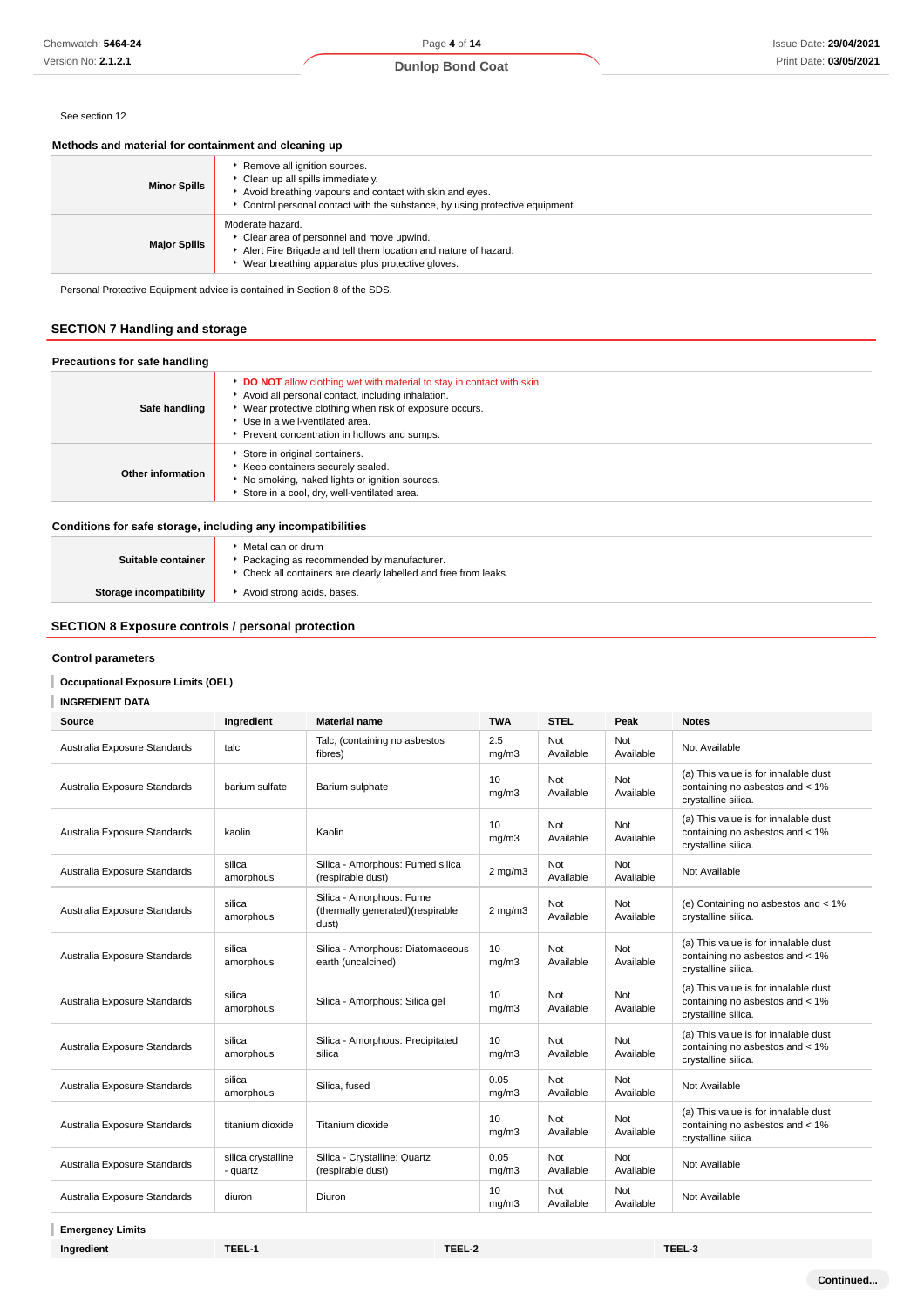| Chemwatch: 5464-24  |
|---------------------|
| Version No: 2.1.2.1 |

| Ingredient                                | TEEL-1               | TEEL-2      |                     | TEEL-3        |  |
|-------------------------------------------|----------------------|-------------|---------------------|---------------|--|
| barium sulfate                            | $15 \text{ mg/m}$    | 170 mg/m3   |                     | 990 mg/m3     |  |
| silica amorphous                          | 18 mg/m3             | 200 mg/m3   |                     | 1,200 mg/m3   |  |
| silica amorphous                          | 18 mg/m3             | 100 mg/m3   |                     | 630 mg/m3     |  |
| silica amorphous                          | 120 mg/m3            | 1,300 mg/m3 |                     | 7,900 mg/m3   |  |
| silica amorphous                          | 45 mg/m3             | 500 mg/m3   |                     | 3,000 mg/m3   |  |
| silica amorphous                          | 18 mg/m3             | 740 mg/m3   |                     | 4,500 mg/m3   |  |
| gamma-<br>glycidoxypropyltrimethoxysilane | $9.3$ mg/m $3$       | 100 mg/m3   |                     | 230 mg/m3     |  |
| titanium dioxide                          | 30 mg/m3             | 330 mg/m3   |                     | 2,000 mg/m3   |  |
| silica crystalline - quartz               | $0.075$ mg/m $3$     | 33 mg/m3    |                     | 200 mg/m3     |  |
| Ingredient                                | <b>Original IDLH</b> |             | <b>Revised IDLH</b> |               |  |
|                                           |                      |             |                     |               |  |
| talc                                      | 1,000 mg/m3          |             |                     | Not Available |  |
| barium sulfate                            | Not Available        |             |                     | Not Available |  |
| kaolin                                    | Not Available        |             | Not Available       |               |  |
| silica amorphous                          | 3,000 mg/m3          |             | Not Available       |               |  |
| qamma-<br>glycidoxypropyltrimethoxysilane | Not Available        |             | Not Available       |               |  |
| titanium dioxide                          | 5,000 mg/m3          |             | Not Available       |               |  |
| silica crystalline - quartz               | 25 mg/m3 / 50 mg/m3  |             | Not Available       |               |  |
| diuron                                    | Not Available        |             | Not Available       |               |  |
| 1.2-benzisothiazoline-3-one               | Not Available        |             | Not Available       |               |  |
| 2-methyl-4-isothiazolin-3-one             | Not Available        |             | Not Available       |               |  |
| 2-octyl-4-isothiazolin-3-one              | Not Available        |             | Not Available       |               |  |

| <b>Occupational Exposure Banding</b>      |                                                                                                                                                                                                                                                                                                        |                                         |  |  |
|-------------------------------------------|--------------------------------------------------------------------------------------------------------------------------------------------------------------------------------------------------------------------------------------------------------------------------------------------------------|-----------------------------------------|--|--|
| Ingredient                                | <b>Occupational Exposure Band Rating</b>                                                                                                                                                                                                                                                               | <b>Occupational Exposure Band Limit</b> |  |  |
| qamma-<br>glycidoxypropyltrimethoxysilane |                                                                                                                                                                                                                                                                                                        | $\leq 0.1$ ppm                          |  |  |
| .2-benzisothiazoline-3-one                |                                                                                                                                                                                                                                                                                                        | $\leq$ 0.01 mg/m <sup>3</sup>           |  |  |
| 2-methyl-4-isothiazolin-3-one             | D                                                                                                                                                                                                                                                                                                      | > 0.01 to ≤ 0.1 mg/m <sup>3</sup>       |  |  |
| 2-octyl-4-isothiazolin-3-one              |                                                                                                                                                                                                                                                                                                        | $\leq 0.1$ ppm                          |  |  |
| Notes:                                    | Occupational exposure banding is a process of assigning chemicals into specific categories or bands based on a chemical's potency and the<br>$\alpha$ discusses book the channel consisted with sympatics. The quintie of this process is an acquirational sympatry bond (OED), which corresponds to a |                                         |  |  |

adverse health outcomes associated with exposure. The output of this process is an occupational exposure band (OEB), which corresponds to a range of exposure concentrations that are expected to protect worker health.

#### **Exposure controls**

J.

| Appropriate engineering<br>controls | Engineering controls are used to remove a hazard or place a barrier between the worker and the hazard. Well-designed engineering controls can<br>be highly effective in protecting workers and will typically be independent of worker interactions to provide this high level of protection.<br>The basic types of engineering controls are:<br>Process controls which involve changing the way a job activity or process is done to reduce the risk.<br>Enclosure and/or isolation of emission source which keeps a selected hazard "physically" away from the worker and ventilation that strategically<br>"adds" and "removes" air in the work environment.                                                                                                                                                                                                                                                                                                                                                   |
|-------------------------------------|-------------------------------------------------------------------------------------------------------------------------------------------------------------------------------------------------------------------------------------------------------------------------------------------------------------------------------------------------------------------------------------------------------------------------------------------------------------------------------------------------------------------------------------------------------------------------------------------------------------------------------------------------------------------------------------------------------------------------------------------------------------------------------------------------------------------------------------------------------------------------------------------------------------------------------------------------------------------------------------------------------------------|
| <b>Personal protection</b>          |                                                                                                                                                                                                                                                                                                                                                                                                                                                                                                                                                                                                                                                                                                                                                                                                                                                                                                                                                                                                                   |
| Eye and face protection             | Safety glasses with side shields.<br>Chemical goggles.<br>Contact lenses may pose a special hazard; soft contact lenses may absorb and concentrate irritants. A written policy document, describing<br>the wearing of lenses or restrictions on use, should be created for each workplace or task.                                                                                                                                                                                                                                                                                                                                                                                                                                                                                                                                                                                                                                                                                                                |
| <b>Skin protection</b>              | See Hand protection below                                                                                                                                                                                                                                                                                                                                                                                                                                                                                                                                                                                                                                                                                                                                                                                                                                                                                                                                                                                         |
| Hands/feet protection               | ▶ Wear chemical protective gloves, e.g. PVC.<br>▶ Wear safety footwear or safety gumboots, e.g. Rubber<br>NOTE:<br>The material may produce skin sensitisation in predisposed individuals. Care must be taken, when removing gloves and other protective<br>equipment, to avoid all possible skin contact.<br>Contaminated leather items, such as shoes, belts and watch-bands should be removed and destroyed.<br>The selection of suitable gloves does not only depend on the material, but also on further marks of quality which vary from manufacturer to<br>manufacturer. Where the chemical is a preparation of several substances, the resistance of the glove material can not be calculated in advance<br>and has therefore to be checked prior to the application.<br>The exact break through time for substances has to be obtained from the manufacturer of the protective gloves and has to be observed when<br>making a final choice.<br>Personal hygiene is a key element of effective hand care. |
| <b>Body protection</b>              | See Other protection below                                                                                                                                                                                                                                                                                                                                                                                                                                                                                                                                                                                                                                                                                                                                                                                                                                                                                                                                                                                        |
| Other protection                    | • Overalls.<br>P.V.C apron.<br>Barrier cream.                                                                                                                                                                                                                                                                                                                                                                                                                                                                                                                                                                                                                                                                                                                                                                                                                                                                                                                                                                     |
|                                     | Continued                                                                                                                                                                                                                                                                                                                                                                                                                                                                                                                                                                                                                                                                                                                                                                                                                                                                                                                                                                                                         |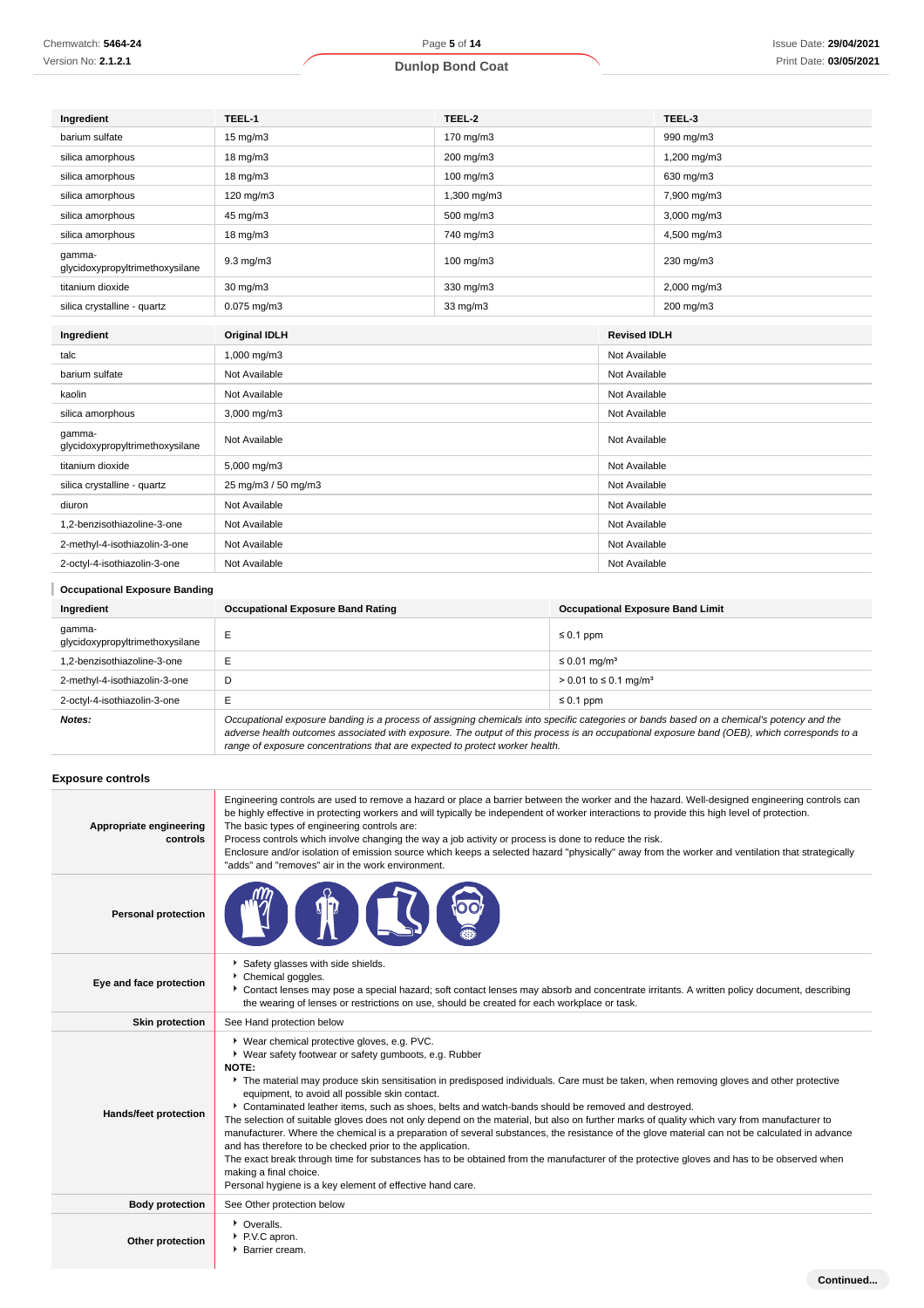#### Skin cleansing cream.

#### **Recommended material(s)**

ı **GLOVE SELECTION INDEX**

Glove selection is based on a modified presentation of the:

 **"Forsberg Clothing Performance Index".**

 The effect(s) of the following substance(s) are taken into account in the **computergenerated** selection:

Dunlop Bond Coat

| <b>Material</b>       | <b>CPI</b> |
|-----------------------|------------|
| <b>BUTYL</b>          | A          |
| <b>NEOPRENE</b>       | A          |
| <b>VITON</b>          | A          |
| <b>NATURAL RUBBER</b> | C          |
| NATURAL+NEOPRENE      | C          |
| NEOPRENE/NATURAL      | C          |
| <b>NITRILE</b>        | C          |
| <b>PE</b>             | C          |
| PE/EVAL/PE            | C          |
| <b>PVA</b>            | C          |
| <b>PVC</b>            | C          |
| <b>TEFLON</b>         | C          |

\* CPI - Chemwatch Performance Index

A: Best Selection

B: Satisfactory; may degrade after 4 hours continuous immersion

C: Poor to Dangerous Choice for other than short term immersion

**NOTE**: As a series of factors will influence the actual performance of the glove, a final selection must be based on detailed observation. -

\* Where the glove is to be used on a short term, casual or infrequent basis, factors such as "feel" or convenience (e.g. disposability), may dictate a choice of gloves which might otherwise be unsuitable following long-term or frequent use. A qualified practitioner should be consulted.

## **SECTION 9 Physical and chemical properties**

#### **Information on basic physical and chemical properties**

| Appearance                                      | Grey liquid; mixes with water. |                                            |                |
|-------------------------------------------------|--------------------------------|--------------------------------------------|----------------|
|                                                 |                                |                                            |                |
| <b>Physical state</b>                           | Liquid                         | Relative density (Water= 1)                | Not Available  |
| Odour                                           | Not Available                  | Partition coefficient n-octanol<br>/ water | Not Available  |
| Odour threshold                                 | Not Available                  | Auto-ignition temperature (°C)             | Not Applicable |
| pH (as supplied)                                | Not Available                  | <b>Decomposition temperature</b>           | Not Available  |
| Melting point / freezing point<br>$(^{\circ}C)$ | Not Available                  | Viscosity (cSt)                            | Not Available  |
| Initial boiling point and boiling<br>range (°C) | Not Available                  | Molecular weight (g/mol)                   | Not Available  |
| Flash point (°C)                                | Not Applicable                 | <b>Taste</b>                               | Not Available  |
| <b>Evaporation rate</b>                         | Not Available                  | <b>Explosive properties</b>                | Not Available  |
| Flammability                                    | Not Applicable                 | <b>Oxidising properties</b>                | Not Available  |
| Upper Explosive Limit (%)                       | Not Applicable                 | Surface Tension (dyn/cm or<br>mN/m         | Not Available  |
| Lower Explosive Limit (%)                       | Not Applicable                 | <b>Volatile Component (%vol)</b>           | Not Available  |
| Vapour pressure (kPa)                           | Not Available                  | Gas group                                  | Not Available  |
| Solubility in water                             | Miscible                       | pH as a solution (1%)                      | Not Available  |
| Vapour density (Air = 1)                        | Not Available                  | VOC g/L                                    | Not Available  |

#### **SECTION 10 Stability and reactivity**

| Reactivity                            | See section 7                                                                                                                        |
|---------------------------------------|--------------------------------------------------------------------------------------------------------------------------------------|
| <b>Chemical stability</b>             | • Unstable in the presence of incompatible materials.<br>▶ Product is considered stable.<br>Hazardous polymerisation will not occur. |
| Possibility of hazardous<br>reactions | See section 7                                                                                                                        |
| <b>Conditions to avoid</b>            | See section 7                                                                                                                        |
| Incompatible materials                | See section 7                                                                                                                        |

#### **Respiratory protection**

Type BKAX-P Filter of sufficient capacity. (AS/NZS 1716 & 1715, EN 143:2000 & 149:2001, ANSI Z88 or national equivalent)

Where the concentration of gas/particulates in the breathing zone, approaches or exceeds the "Exposure Standard" (or ES), respiratory protection is required. Degree of protection varies with both face-piece and Class of filter; the nature of protection varies with Type of filter.

| <b>Required Minimum</b><br><b>Protection Factor</b> | <b>Half-Face</b><br>Respirator | <b>Full-Face</b><br>Respirator       | <b>Powered Air</b><br>Respirator          |
|-----------------------------------------------------|--------------------------------|--------------------------------------|-------------------------------------------|
| up to $10 \times ES$                                | BKAX-AUS P2                    | ٠                                    | BKAX-PAPR-AUS /<br>Class 1 P <sub>2</sub> |
| up to $50 \times ES$                                |                                | BKAX-AUS /<br>Class 1 P <sub>2</sub> | ۰                                         |
| up to $100 \times ES$                               |                                | RKAX-2 P2                            | BKAX-PAPR-2 P2 ^                          |

#### ^ - Full-face

A(All classes) = Organic vapours, B AUS or B1 = Acid gasses, B2 = Acid gas or hydrogen cyanide(HCN), B3 = Acid gas or hydrogen cyanide(HCN), E = Sulfur dioxide(SO2), G = Agricultural chemicals, K = Ammonia(NH3), Hg = Mercury, NO = Oxides of nitrogen,  $MB =$  Methyl bromide,  $AX =$  Low boiling point organic compounds(below 65 degC)

- Cartridge respirators should never be used for emergency ingress or in areas of unknown vapour concentrations or oxygen content.
- The wearer must be warned to leave the contaminated area immediately on detecting any odours through the respirator. The odour may indicate that the mask is not functioning properly, that the vapour concentration is too high, or that the mask is not properly fitted. Because of these limitations, only restricted use of cartridge respirators is considered appropriate.
- Cartridge performance is affected by humidity. Cartridges should be changed after 2 hr of continuous use unless it is determined that the humidity is less than 75%, in which case, cartridges can be used for 4 hr. Used cartridges should be discarded daily, regardless of the length of time used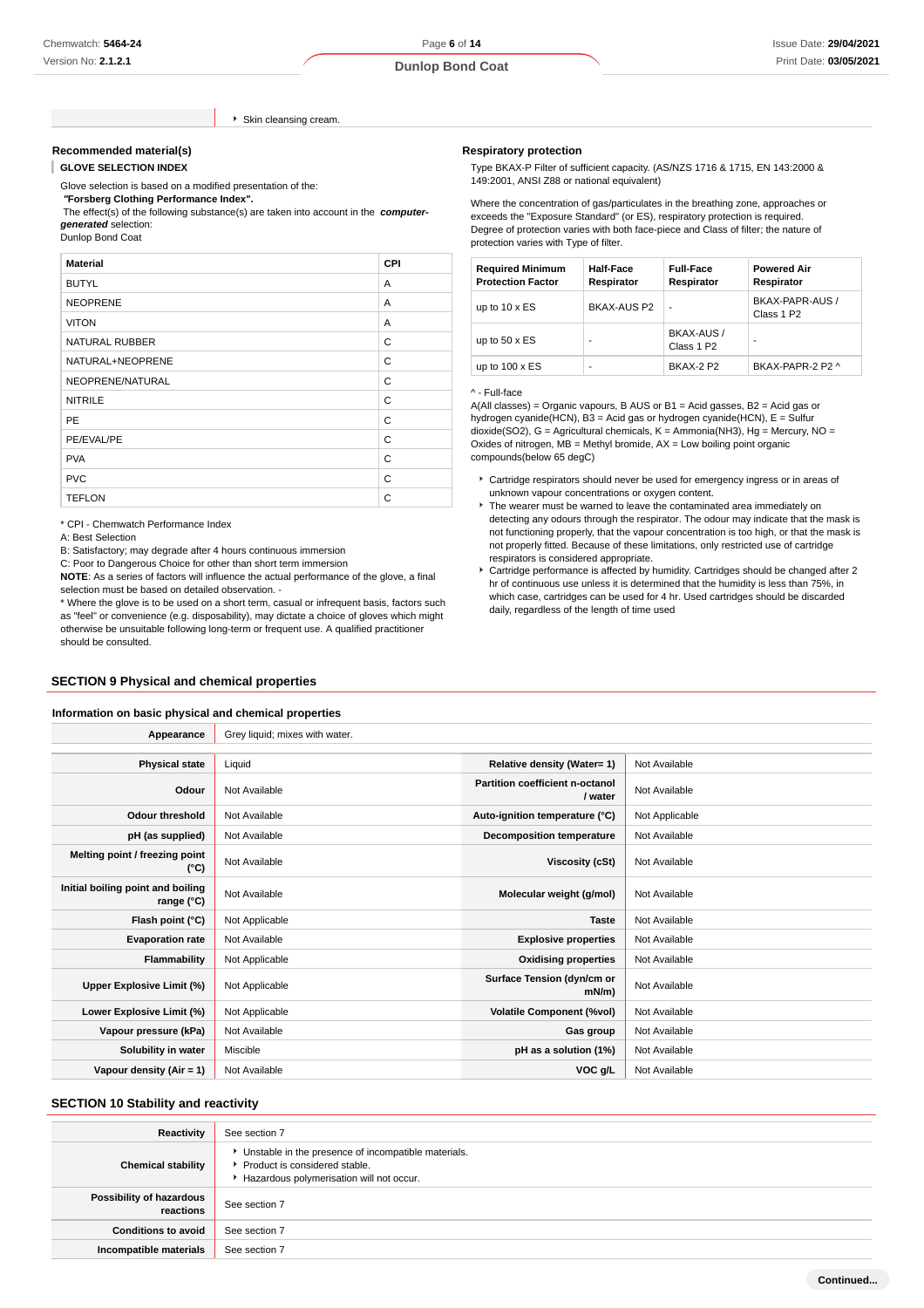**Hazardous decomposition**<br>**products** See section 5

## **SECTION 11 Toxicological information**

| Inhaled                 | The material can cause respiratory irritation in some persons. The body's response to such irritation can cause further lung damage.<br>Fully cured, vulcanized styrene/butadiene rubber (SBR) products have low toxicity. Dusts may cause temporary mild irritation and coughing.<br>Uncured (unvulcanised) SBR may contain styrene, butadiene residues, solvents and processing agents, which may have harmful effects. These<br>chemicals may be inhaled in the form of vapours emitted from the solid material or as components of dust particles.<br>Inhalation of dusts, generated by the material during the course of normal handling, may be damaging to the health of the individual.<br>Barium fumes are respiratory irritants. Over-exposure to barium dusts and fume may result in rhinitis, frontal headache, wheezing, laryngeal<br>spasm, salivation and anorexia. Long term effects include nervous disorders and adverse effects on the heart, circulatory system and<br>musculature. Heavy exposures may result in a benign pneumoconiosis.                                                                                                                                                                                                                                                                                                                                                                                                                                                                                                                                                                                                                                                                                                                                                                                                                                                                                                                                                                                                                                                                                                                                                                                                                                                                                                                                                                                                                                                                                                                                                                                                                                                                                                                                                                                                                                                                                                                                                                                                                                                                                                                                                                                                                                                                                                                                                                                                   |                                    |  |
|-------------------------|------------------------------------------------------------------------------------------------------------------------------------------------------------------------------------------------------------------------------------------------------------------------------------------------------------------------------------------------------------------------------------------------------------------------------------------------------------------------------------------------------------------------------------------------------------------------------------------------------------------------------------------------------------------------------------------------------------------------------------------------------------------------------------------------------------------------------------------------------------------------------------------------------------------------------------------------------------------------------------------------------------------------------------------------------------------------------------------------------------------------------------------------------------------------------------------------------------------------------------------------------------------------------------------------------------------------------------------------------------------------------------------------------------------------------------------------------------------------------------------------------------------------------------------------------------------------------------------------------------------------------------------------------------------------------------------------------------------------------------------------------------------------------------------------------------------------------------------------------------------------------------------------------------------------------------------------------------------------------------------------------------------------------------------------------------------------------------------------------------------------------------------------------------------------------------------------------------------------------------------------------------------------------------------------------------------------------------------------------------------------------------------------------------------------------------------------------------------------------------------------------------------------------------------------------------------------------------------------------------------------------------------------------------------------------------------------------------------------------------------------------------------------------------------------------------------------------------------------------------------------------------------------------------------------------------------------------------------------------------------------------------------------------------------------------------------------------------------------------------------------------------------------------------------------------------------------------------------------------------------------------------------------------------------------------------------------------------------------------------------------------------------------------------------------------------------------------------------|------------------------------------|--|
| Ingestion               | Accidental ingestion of the material may be damaging to the health of the individual.                                                                                                                                                                                                                                                                                                                                                                                                                                                                                                                                                                                                                                                                                                                                                                                                                                                                                                                                                                                                                                                                                                                                                                                                                                                                                                                                                                                                                                                                                                                                                                                                                                                                                                                                                                                                                                                                                                                                                                                                                                                                                                                                                                                                                                                                                                                                                                                                                                                                                                                                                                                                                                                                                                                                                                                                                                                                                                                                                                                                                                                                                                                                                                                                                                                                                                                                                                            |                                    |  |
| <b>Skin Contact</b>     | There is some evidence to suggest that this material can cause inflammation of the skin on contact in some persons.<br>Irritation and skin reactions are possible with sensitive skin<br>Open cuts, abraded or irritated skin should not be exposed to this material<br>Entry into the blood-stream, through, for example, cuts, abrasions or lesions, may produce systemic injury with harmful effects. Examine the skin<br>prior to the use of the material and ensure that any external damage is suitably protected.                                                                                                                                                                                                                                                                                                                                                                                                                                                                                                                                                                                                                                                                                                                                                                                                                                                                                                                                                                                                                                                                                                                                                                                                                                                                                                                                                                                                                                                                                                                                                                                                                                                                                                                                                                                                                                                                                                                                                                                                                                                                                                                                                                                                                                                                                                                                                                                                                                                                                                                                                                                                                                                                                                                                                                                                                                                                                                                                         |                                    |  |
| Eye                     | Evidence exists, or practical experience predicts, that the material may cause eye irritation in a substantial number of individuals. Prolonged eye<br>contact may cause inflammation characterised by a temporary redness of the conjunctiva (similar to windburn).                                                                                                                                                                                                                                                                                                                                                                                                                                                                                                                                                                                                                                                                                                                                                                                                                                                                                                                                                                                                                                                                                                                                                                                                                                                                                                                                                                                                                                                                                                                                                                                                                                                                                                                                                                                                                                                                                                                                                                                                                                                                                                                                                                                                                                                                                                                                                                                                                                                                                                                                                                                                                                                                                                                                                                                                                                                                                                                                                                                                                                                                                                                                                                                             |                                    |  |
| <b>Chronic</b>          | Studies show that inhaling this substance for over a long period (e.g. in an occupational setting) may increase the risk of cancer.<br>Repeated or long-term occupational exposure is likely to produce cumulative health effects involving organs or biochemical systems.<br>Long-term exposure to respiratory irritants may result in airways disease, involving difficulty breathing and related whole-body problems.<br>Skin contact with the material is more likely to cause a sensitisation reaction in some persons compared to the general population.<br>Harmful: danger of serious damage to health by prolonged exposure through inhalation, in contact with skin and if swallowed.<br>This material can cause serious damage if one is exposed to it for long periods. It can be assumed that it contains a substance which can<br>produce severe defects.<br>Ample evidence exists, from results in experimentation, that developmental disorders are directly caused by human exposure to the material.<br>Amorphous silicas generally are less hazardous than crystalline silicas, but the former can be converted to the latter on heating and subsequent<br>cooling. Inhalation of dusts containing crystalline silicas may lead to silicosis, a disabling lung disease that may take years to develop.<br>Chronic dust inhalation of kaolin, can cause kaolinosis from kaolin deposition in the lungs causing distinct lung markings, abnormal inflation of air<br>sacs, and chronic lung diseases (nodular pneumoconiosis). This condition is made worse by long duration of occupational exposure and<br>pre-existing chest infection. Pre-employment screening is recommended.<br>Prolonged inhalation of high concentrations of magnesite (magnesium carbonate) dust caused pulmonary deposition and retention. Roasted<br>magnesite (magnesium oxide) produced a greater degree of fibrosis than did crude magnesite. No cases of human systemic poisoning due to<br>exposure to magnesite have been recorded. Pneumoconiosis was found in about 2% of workers exposed to high concentrations of dust from<br>crude or roasted magnesite that also contained 1-3% silicon dioxide.<br>Soluble silicates do not exhibit sensitizing potential. Testing in bacterial and animal experiments have not shown any evidence of them causing<br>mutations or birth defects.<br>Chronic effects of exposure to diuron may include skin irritation, abnormal pigmentation, growth retardation, blurring of vision, abnormal liver,<br>spleen and thyroid effects; red blood cell destruction, or reduction of the blood's oxygen carrying capacity causing bluish discolouration and<br>breathlessness.<br>Barium compounds may cause high blood pressure, airway irritation and damage the liver, spleen and bone marrow. Prolonged exposure may<br>cause a lung inflammation and scarring.<br>Overexposure to the breathable dust may cause coughing, wheezing, difficulty in breathing and impaired lung function. Chronic symptoms may<br>include decreased vital lung capacity and chest infections. Repeated exposures in the workplace to high levels of fine-divided dusts may produce<br>a condition known as pneumoconiosis, which is the lodgement of any inhaled dusts in the lung, irrespective of the effect. This is particularly true<br>when a significant number of particles less than 0.5 microns (1/50000 inch) are present. |                                    |  |
|                         |                                                                                                                                                                                                                                                                                                                                                                                                                                                                                                                                                                                                                                                                                                                                                                                                                                                                                                                                                                                                                                                                                                                                                                                                                                                                                                                                                                                                                                                                                                                                                                                                                                                                                                                                                                                                                                                                                                                                                                                                                                                                                                                                                                                                                                                                                                                                                                                                                                                                                                                                                                                                                                                                                                                                                                                                                                                                                                                                                                                                                                                                                                                                                                                                                                                                                                                                                                                                                                                                  |                                    |  |
| <b>Dunlop Bond Coat</b> | <b>TOXICITY</b><br>Not Available                                                                                                                                                                                                                                                                                                                                                                                                                                                                                                                                                                                                                                                                                                                                                                                                                                                                                                                                                                                                                                                                                                                                                                                                                                                                                                                                                                                                                                                                                                                                                                                                                                                                                                                                                                                                                                                                                                                                                                                                                                                                                                                                                                                                                                                                                                                                                                                                                                                                                                                                                                                                                                                                                                                                                                                                                                                                                                                                                                                                                                                                                                                                                                                                                                                                                                                                                                                                                                 | <b>IRRITATION</b><br>Not Available |  |

|                         | <b>IUAUIL</b>                                        | IRRIIAIIUN                                           |  |
|-------------------------|------------------------------------------------------|------------------------------------------------------|--|
| <b>Dunlop Bond Coat</b> | Not Available                                        | Not Available                                        |  |
|                         | <b>TOXICITY</b>                                      | <b>IRRITATION</b>                                    |  |
|                         | dermal (rat) LD50: >2000 mg/kg[1]                    | Eye: no adverse effect observed (not irritating)[1]  |  |
| talc                    | Inhalation(Rat) LC50; > 2.1 mg/l4h <sup>[1]</sup>    | Skin (human): 0.3 mg/3d-l mild                       |  |
|                         | Oral(Rat) LD50; >5000 mg/kg[1]                       | Skin: no adverse effect observed (not irritating)[1] |  |
|                         | <b>TOXICITY</b>                                      | <b>IRRITATION</b>                                    |  |
| barium sulfate          | dermal (rat) LD50: >2000 mg/kg <sup>[1]</sup>        | Not Available                                        |  |
|                         | Oral(Mouse) LD50; >3000 mg/kg <sup>[2]</sup>         |                                                      |  |
|                         | <b>TOXICITY</b>                                      | <b>IRRITATION</b>                                    |  |
| kaolin                  | Not Available                                        | Not Available                                        |  |
|                         | <b>TOXICITY</b>                                      | <b>IRRITATION</b>                                    |  |
| silica amorphous        | dermal (rat) LD50: $>2000$ mg/kg <sup>[1]</sup>      | Eye (rabbit): non-irritating *                       |  |
|                         | Inhalation(Rat) LC50; $>0.139$ mg/L4h <sup>[1]</sup> | Eye: no adverse effect observed (not irritating)[1]  |  |
|                         | Oral(Rat) LD50; >1000 mg/kg[1]                       | Skin (rabbit): non-irritating *                      |  |
|                         |                                                      | Skin: no adverse effect observed (not irritating)[1] |  |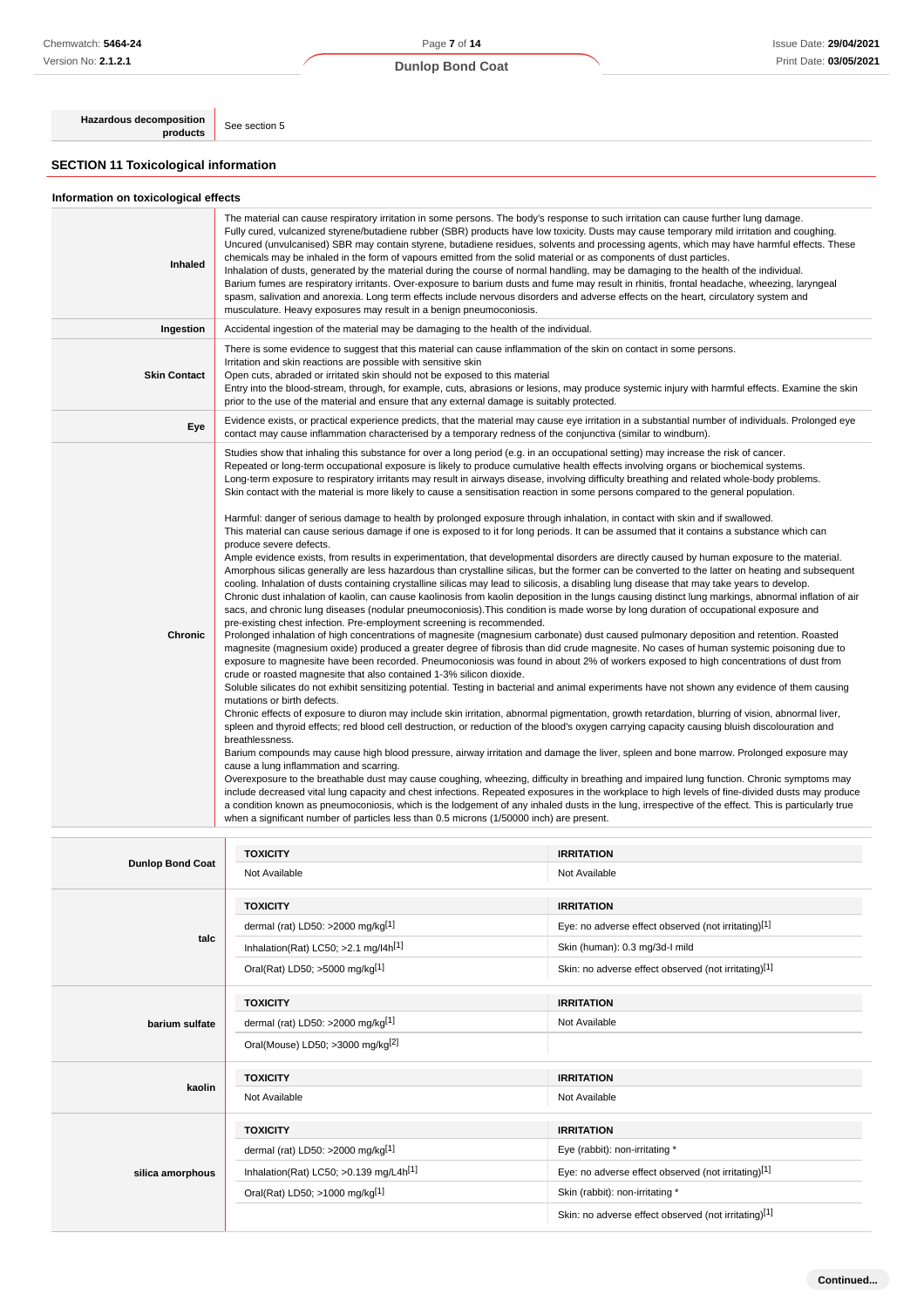## **Dunlop Bond Coat**

|                                           | <b>TOXICITY</b>                                                                                                                                                                                                                 | <b>IRRITATION</b>                                     |
|-------------------------------------------|---------------------------------------------------------------------------------------------------------------------------------------------------------------------------------------------------------------------------------|-------------------------------------------------------|
| gamma-<br>glycidoxypropyltrimethoxysilane | Dermal (rabbit) LD50: 4247.9 mg/kg <sup>[2]</sup>                                                                                                                                                                               | Not Available                                         |
|                                           | Inhalation(Rat) LC50; >5.3 mg/l4h <sup>[1]</sup>                                                                                                                                                                                |                                                       |
|                                           | Oral(Rat) LD50; >5350 mg/kg[1]                                                                                                                                                                                                  |                                                       |
|                                           | <b>TOXICITY</b>                                                                                                                                                                                                                 | <b>IRRITATION</b>                                     |
|                                           | dermal (hamster) LD50: >=10000 mg/kg[2]                                                                                                                                                                                         | Eye: no adverse effect observed (not irritating)[1]   |
| titanium dioxide                          | Inhalation(Rat) LC50; >2.28 mg/l4h <sup>[1]</sup>                                                                                                                                                                               | Skin (human): 0.3 mg /3D (int)-mild *                 |
|                                           | Oral(Rat) LD50; >=2000 mg/kg[1]                                                                                                                                                                                                 | Skin: no adverse effect observed (not irritating)[1]  |
|                                           | <b>TOXICITY</b>                                                                                                                                                                                                                 | <b>IRRITATION</b>                                     |
| silica crystalline - quartz               | Oral(Rat) LD50; 500 mg/kg <sup>[2]</sup>                                                                                                                                                                                        | Not Available                                         |
|                                           | <b>TOXICITY</b>                                                                                                                                                                                                                 | <b>IRRITATION</b>                                     |
|                                           | dermal (rat) LD50: >2000 mg/kg <sup>[1]</sup>                                                                                                                                                                                   | Eye: no adverse effect observed (not irritating)[1]   |
| diuron                                    | Inhalation(Rat) LC50; $>5.05$ mg/l4h <sup>[1]</sup>                                                                                                                                                                             | Skin: no adverse effect observed (not irritating)[1]  |
|                                           | Oral(Rat) LD50; >2000 mg/kg[1]                                                                                                                                                                                                  |                                                       |
|                                           | <b>TOXICITY</b>                                                                                                                                                                                                                 | <b>IRRITATION</b>                                     |
| 1,2-benzisothiazoline-3-one               | dermal (rat) LD50: >2000 mg/kg <sup>[1]</sup>                                                                                                                                                                                   | Eye: adverse effect observed (irreversible damage)[1] |
|                                           | Oral(Rat) LD50; 454 mg/kg[1]                                                                                                                                                                                                    | Skin: no adverse effect observed (not irritating)[1]  |
|                                           | <b>TOXICITY</b>                                                                                                                                                                                                                 | <b>IRRITATION</b>                                     |
|                                           | dermal (rat) LD50: 242 mg/kg $[1]$                                                                                                                                                                                              | Eye: adverse effect observed (irreversible damage)[1] |
| 2-methyl-4-isothiazolin-3-one             | Inhalation(Rat) LC50; 0.1 mg/l4h <sup>[1]</sup>                                                                                                                                                                                 | Skin: adverse effect observed (corrosive)[1]          |
|                                           | Oral(Rat) LD50; 120 mg/kg[1]                                                                                                                                                                                                    |                                                       |
|                                           | <b>TOXICITY</b>                                                                                                                                                                                                                 | <b>IRRITATION</b>                                     |
|                                           | Dermal (rabbit) LD50: 311 mg/kg <sup>[2]</sup>                                                                                                                                                                                  | Eye (rabbit): 0.5% non irritant                       |
|                                           | Oral(Rat) LD50; 125 mg/kg[1]                                                                                                                                                                                                    | Eye (rabbit): 45% conc CORROSIVE                      |
|                                           |                                                                                                                                                                                                                                 | Eye (rabbit): 5% conc moderate                        |
|                                           |                                                                                                                                                                                                                                 | Eye(rabbit):100 mg SEVERE                             |
| 2-octyl-4-isothiazolin-3-one              |                                                                                                                                                                                                                                 | Eye: adverse effect observed (irreversible damage)[1] |
|                                           |                                                                                                                                                                                                                                 | Skin (rabbit): 45% conc SEVERE                        |
|                                           |                                                                                                                                                                                                                                 | Skin (rabbit): 500 mg/24 hours                        |
|                                           |                                                                                                                                                                                                                                 | Skin: adverse effect observed (corrosive)[1]          |
|                                           |                                                                                                                                                                                                                                 | Skin: adverse effect observed (irritating)[1]         |
| Legend:                                   | 1. Value obtained from Europe ECHA Registered Substances - Acute toxicity 2.* Value obtained from manufacturer's SDS. Unless otherwise<br>specified data extracted from RTECS - Register of Toxic Effect of chemical Substances |                                                       |

**TALC** The overuse of talc in nursing infants has resulted in respiratory damage causing fluid in the lungs and lung inflammation which may lead to death within hours of inhalation. Long-term exposure can also cause a variety of respiratory symptoms. **KAOLIN** For bentonite clays: Bentonite (CAS No. 1302-78-9) consists of a group of clays formed by crystallization of vitreous volcanic ashes that were deposited in water. The expected acute oral toxicity of bentonite in humans is very low. However, when bentonite had been used as a prophy paste, larger amounts caused severe eye injury, including abscesses behind the cornea. In animals, large amounts caused decreased growth, muscle weakness and death with marked changes in both calcium and phosphorus metabolism. **SILICA AMORPHOUS** Reports indicate high/prolonged exposures to amorphous silicas induced lung fibrosis in experimental animals; in some experiments these effects were reversible. [PATTYS] For silica amorphous: Derived No Adverse Effects Level (NOAEL) in the range of 1000 mg/kg/d. In humans, synthetic amorphous silica (SAS) is essentially non-toxic by mouth, skin or eyes, and by inhalation. Epidemiology studies show little evidence of adverse health effects due to SAS. Repeated exposure (without personal protection) may cause mechanical irritation of the eye and drying/cracking of the skin. When experimental animals inhale synthetic amorphous silica (SAS) dust, it dissolves in the lung fluid and is rapidly eliminated. If swallowed, the vast majority of SAS is excreted in the faeces and there is little accumulation in the body. **GAMMA-GLYCIDOXYPROPYLTRIMETHOXYSILANE** Low molecular weight alkoxysilane can cause irreversible lung damage when inhaled at low dose. It is not an obvious skin irritant. However, studies suggest with repeated occupational exposure, methoxysilane may cause damage to the eye and skin as well as cancer. For gamma-glycidopropyltrimehoxysilane (GPTMS): GPTMS undergoes rapid hydrolysis and the observed toxicity is expected to be due primarily to methanol and silanetriols. GPTMS is mildly irritating to the skin and eyes and is not a known skin sensitiser in humans or in animals. GPTMS has been shown to cause chromosomal damage and gene mutations. It is not considered to cause tumours. Oxiranes (including glycidyl ethers and alkyl oxides, and epoxides) share many common characteristics with respect to animal toxicology. One such oxirane is ethyloxirane; data presented here may be taken as representative.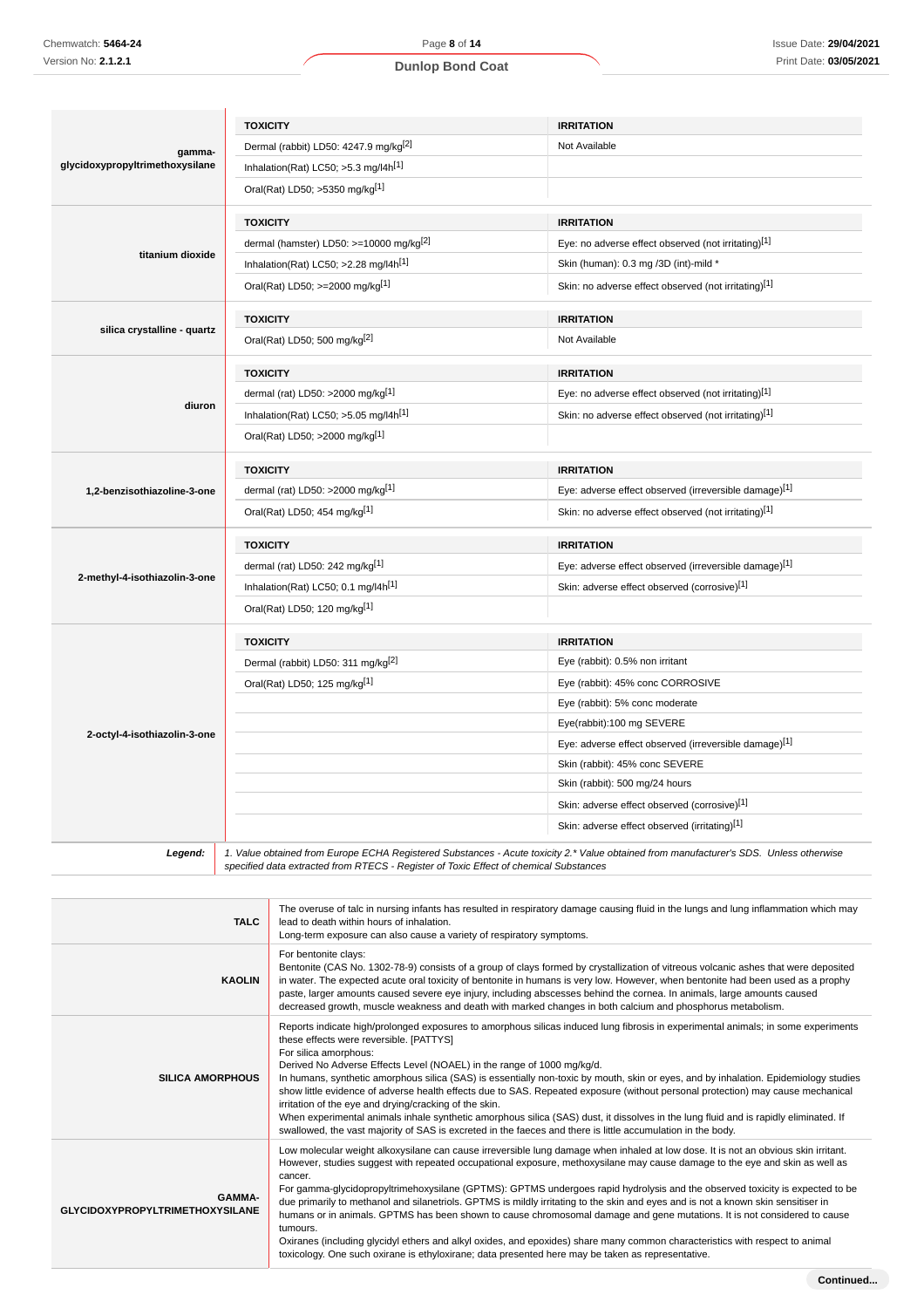|                                                                                                                                                  | For 1,2-butylene oxide (ethyloxirane):<br>In animal testing, ethyloxirane increased the incidence of tumours of the airways in animals exposed via inhalation. However,<br>tumours were not observed in mice chronically exposed via skin. Two structurally related substances, oxirane (ethylene oxide) and<br>methyloxirane (propylene oxide), which are also direct-acting alkylating agents, have been classified as causing cancer.                                                                                                                                                                                                                                                                                                                                                                                                                                                                                                                                                                                                                                                                                                                                                                                                                                                                                                                                                                                                                                                                                                                                                                                                                                                                                                                                                                                                                                                                                                                                                                                                                                                                                                                                                                                                                                                                                                                                                                                                                                                                                                                                                                                                                                                                           |
|--------------------------------------------------------------------------------------------------------------------------------------------------|--------------------------------------------------------------------------------------------------------------------------------------------------------------------------------------------------------------------------------------------------------------------------------------------------------------------------------------------------------------------------------------------------------------------------------------------------------------------------------------------------------------------------------------------------------------------------------------------------------------------------------------------------------------------------------------------------------------------------------------------------------------------------------------------------------------------------------------------------------------------------------------------------------------------------------------------------------------------------------------------------------------------------------------------------------------------------------------------------------------------------------------------------------------------------------------------------------------------------------------------------------------------------------------------------------------------------------------------------------------------------------------------------------------------------------------------------------------------------------------------------------------------------------------------------------------------------------------------------------------------------------------------------------------------------------------------------------------------------------------------------------------------------------------------------------------------------------------------------------------------------------------------------------------------------------------------------------------------------------------------------------------------------------------------------------------------------------------------------------------------------------------------------------------------------------------------------------------------------------------------------------------------------------------------------------------------------------------------------------------------------------------------------------------------------------------------------------------------------------------------------------------------------------------------------------------------------------------------------------------------------------------------------------------------------------------------------------------------|
| <b>TITANIUM DIOXIDE</b>                                                                                                                          | * IUCLID<br>Laboratory (in vitro) and animal studies show, exposure to the material may result in a possible risk of irreversible effects, with the<br>possibility of producing mutation.<br>Exposure to titanium dioxide is via inhalation, swallowing or skin contact. When inhaled, it may deposit in lung tissue and lymph<br>nodes causing dysfunction of the lungs and immune system. Absorption by the stomach and intestines depends on the size of the<br>particle. It penetrated only the outermost layer of the skin, suggesting that healthy skin may be an effective barrier. There is no<br>substantive data on genetic damage, though cases have been reported in experimental animals.<br>The material may produce moderate eye irritation leading to inflammation. Repeated or prolonged exposure to irritants may produce<br>conjunctivitis.<br><b>WARNING:</b> This substance has been classified by the IARC as Group 2B: Possibly Carcinogenic to Humans.                                                                                                                                                                                                                                                                                                                                                                                                                                                                                                                                                                                                                                                                                                                                                                                                                                                                                                                                                                                                                                                                                                                                                                                                                                                                                                                                                                                                                                                                                                                                                                                                                                                                                                                                     |
| SILICA CRYSTALLINE - QUARTZ                                                                                                                      | WARNING: For inhalation exposure ONLY: This substance has been classified by the IARC as Group 1: CARCINOGENIC TO<br><b>HUMANS</b><br>The International Agency for Research on Cancer (IARC) has classified occupational exposures to respirable $\leq 5$ um) crystalline<br>silica as being carcinogenic to humans. This classification is based on what IARC considered sufficient evidence from<br>epidemiological studies of humans for the carcinogenicity of inhaled silica in the forms of quartz and cristobalite. Crystalline silica is<br>also known to cause silicosis, a non-cancerous lung disease.<br>Intermittent exposure produces; focal fibrosis, (pneumoconiosis), cough, dyspnoea, liver tumours.<br>* Millions of particles per cubic foot (based on impinger samples counted by light field techniques).<br>NOTE: the physical nature of quartz in the product determines whether it is likely to present a chronic health problem. To be a<br>hazard the material must enter the breathing zone as respirable particles.                                                                                                                                                                                                                                                                                                                                                                                                                                                                                                                                                                                                                                                                                                                                                                                                                                                                                                                                                                                                                                                                                                                                                                                                                                                                                                                                                                                                                                                                                                                                                                                                                                                                    |
| <b>DIURON</b>                                                                                                                                    | Note: Equivocal animal tumorigenic agent by RTECS criteria. NOTE: This substance may contain impurities (tetrachlorazobenzene<br>and tetrachloroazoxybenzene). Maximum impurity levels are proscribed under various jurisdictions ADI: 0.006 mg/kg/day NOEL:<br>0.625 mg/kg/day<br>Diuron is absorbed readily through the gut and lungs, while uptake through the skin is more limited. It is slightly toxic to mammals but<br>juveniles are more susceptible than adults. Exposure to sublethal doses of diuron causes formation of methaemoglobin, an abnormal<br>form of the protein haemoglobin which carries oxygen in the blood. Diuron can decrease the number of red blood cells, increase the<br>number of abnormally shaped red blood cells, and increase the number of white blood cells.                                                                                                                                                                                                                                                                                                                                                                                                                                                                                                                                                                                                                                                                                                                                                                                                                                                                                                                                                                                                                                                                                                                                                                                                                                                                                                                                                                                                                                                                                                                                                                                                                                                                                                                                                                                                                                                                                                               |
| 1,2-BENZISOTHIAZOLINE-3-ONE                                                                                                                      | The predominant fate of the thiazole ring is oxidative ring scission catalysed by cytochrome P450 (CYP) and formation of the<br>corresponding alpha-dicarbonyl metabolites and thioamide derivatives. The well-established toxicity associated with thioamides and<br>thioureas has led to the speculation that thiazole toxicity is attributed to ring scission yielding the corresponding thioamide<br>metabolite. Ring opening has also been observed in benzothiazoles. For instance, benzothiazole itself is converted to<br>S-methylmercaptoaniline.<br>Acute toxicity data show that 1,2-benzisothiazoline-3-one (BIT) is moderately toxic by the oral and dermal routes but that this<br>chemical is a severe eye irritant. Irritation to the skin from acute data show only mild skin irritation, but repeated dermal application<br>indicated a more significant skin irritation response.<br>The neurotoxicity observed in the rat acute oral toxicity study (piloerection and upward curvature of the spine at 300 mg/kg and<br>above; decreased activity, prostration, decreased abdominal muscle tone, reduced righting reflex, and decreased rate and depth of<br>breathing at 900 mg/kg) and the acute dermal toxicity study (upward curvature of the spine was observed in increased incidence, but<br>this was absent after day 5 post-dose at a dose of 2000 mg/kg) were felt to be at exposures in excess of those expected from the<br>use pattern of this pesticide and that such effects would not be observed at estimated exposure doses.<br>Subchronic oral toxicity studies showed systemic effects after repeated oral administration including decreased body weight,<br>increased incidence of forestomach hyperplasia, and non-glandular stomach lesions in rats. In dogs, the effects occurred at lower<br>doses than in rats, and included alterations in blood chemistry (decreased plasma albumin, total protein, and alanine<br>aminotransferase) and increased absolute liver weight.<br>Developmental toxicity studies were conducted in rats with maternal effects including decreased body weight gain, decreased food<br>consumption, and clinical toxicity signs (audible breathing, haircoat staining of the anogenital region, dry brown material around the<br>nasal area) as well as increased mortality. Developmental effects consisted of increases in skeletal abnormalities (extra sites of<br>ossification of skull bones, unossified sternebrae) but not external or visceral abnormalities.<br>Reproductive toxicity: In a two- generation reproduction study, parental toxicity was observed at 500 ppm and was characterized<br>by lesions in the stomach. |
| 2-METHYL-4-ISOTHIAZOLIN-3-ONE                                                                                                                    | Based on laboratory and animal testing, exposure to the material may result in irreversible effects and mutations in humans.<br>The material may be irritating to the eye, with prolonged contact causing inflammation. Repeated or prolonged exposure to irritants<br>may produce conjunctivitis.<br>Formaldehyde generators (releasers) are often used as preservatives. The maximum authorised concentration of free formaldehyde<br>is 0.2% and must be labelled with the warning sign "contains formaldehyde" where the concentration exceeds 0.05%. The use of<br>formaldehyde-releasing preservatives ensures that the level of free formaldehyde in the products is always low but sufficient to inhibit<br>microbial growth - it disrupts metabolism to cause death of the organism. However there is a concern that formaldehyde generators<br>can produce amines capable of causing cancers (nitrosamines) when used in formulations containing amines.<br>NOTE: Substance has been shown to be mutagenic in at least one assay, or belongs to a family of chemicals producing damage or<br>change to cellular DNA.<br>Considered to be a minor sensitiser in Kathon CG (1) (1). Bruze etal - Contact Dermatitis 20: 219-39, 1989                                                                                                                                                                                                                                                                                                                                                                                                                                                                                                                                                                                                                                                                                                                                                                                                                                                                                                                                                                                                                                                                                                                                                                                                                                                                                                                                                                                                                                                                       |
| 2-OCTYL-4-ISOTHIAZOLIN-3-ONE                                                                                                                     | ROHM & HAAS Data ADI: 0.03 mg/kg/day NOEL: 60 mg/kg/day                                                                                                                                                                                                                                                                                                                                                                                                                                                                                                                                                                                                                                                                                                                                                                                                                                                                                                                                                                                                                                                                                                                                                                                                                                                                                                                                                                                                                                                                                                                                                                                                                                                                                                                                                                                                                                                                                                                                                                                                                                                                                                                                                                                                                                                                                                                                                                                                                                                                                                                                                                                                                                                            |
| TALC & TITANIUM DIOXIDE & 2-METHYL-<br>4-ISOTHIAZOLIN-3-ONE & 2-OCTYL-<br><b>4-ISOTHIAZOLIN-3-ONE</b>                                            | Asthma-like symptoms may continue for months or even years after exposure to the material ends. This may be due to a non-allergic<br>condition known as reactive airways dysfunction syndrome (RADS) which can occur after exposure to high levels of highly irritating<br>compound. Main criteria for diagnosing RADS include the absence of previous airways disease in a non-atopic individual, with<br>sudden onset of persistent asthma-like symptoms within minutes to hours of a documented exposure to the irritant. Other criteria for<br>diagnosis of RADS include a reversible airflow pattern on lung function tests, moderate to severe bronchial hyperreactivity on<br>methacholine challenge testing, and the lack of minimal lymphocytic inflammation, without eosinophilia.                                                                                                                                                                                                                                                                                                                                                                                                                                                                                                                                                                                                                                                                                                                                                                                                                                                                                                                                                                                                                                                                                                                                                                                                                                                                                                                                                                                                                                                                                                                                                                                                                                                                                                                                                                                                                                                                                                                       |
| TALC & BARIUM SULFATE & KAOLIN &<br><b>TITANIUM DIOXIDE &amp; DIURON &amp;</b><br>1,2-BENZISOTHIAZOLINE-3-ONE &<br>2-METHYL-4-ISOTHIAZOLIN-3-ONE | No significant acute toxicological data identified in literature search.                                                                                                                                                                                                                                                                                                                                                                                                                                                                                                                                                                                                                                                                                                                                                                                                                                                                                                                                                                                                                                                                                                                                                                                                                                                                                                                                                                                                                                                                                                                                                                                                                                                                                                                                                                                                                                                                                                                                                                                                                                                                                                                                                                                                                                                                                                                                                                                                                                                                                                                                                                                                                                           |
| <b>TALC &amp; SILICA AMORPHOUS</b>                                                                                                               | The substance is classified by IARC as Group 3:<br>NOT classifiable as to its carcinogenicity to humans.<br>Evidence of carcinogenicity may be inadequate or limited in animal testing.                                                                                                                                                                                                                                                                                                                                                                                                                                                                                                                                                                                                                                                                                                                                                                                                                                                                                                                                                                                                                                                                                                                                                                                                                                                                                                                                                                                                                                                                                                                                                                                                                                                                                                                                                                                                                                                                                                                                                                                                                                                                                                                                                                                                                                                                                                                                                                                                                                                                                                                            |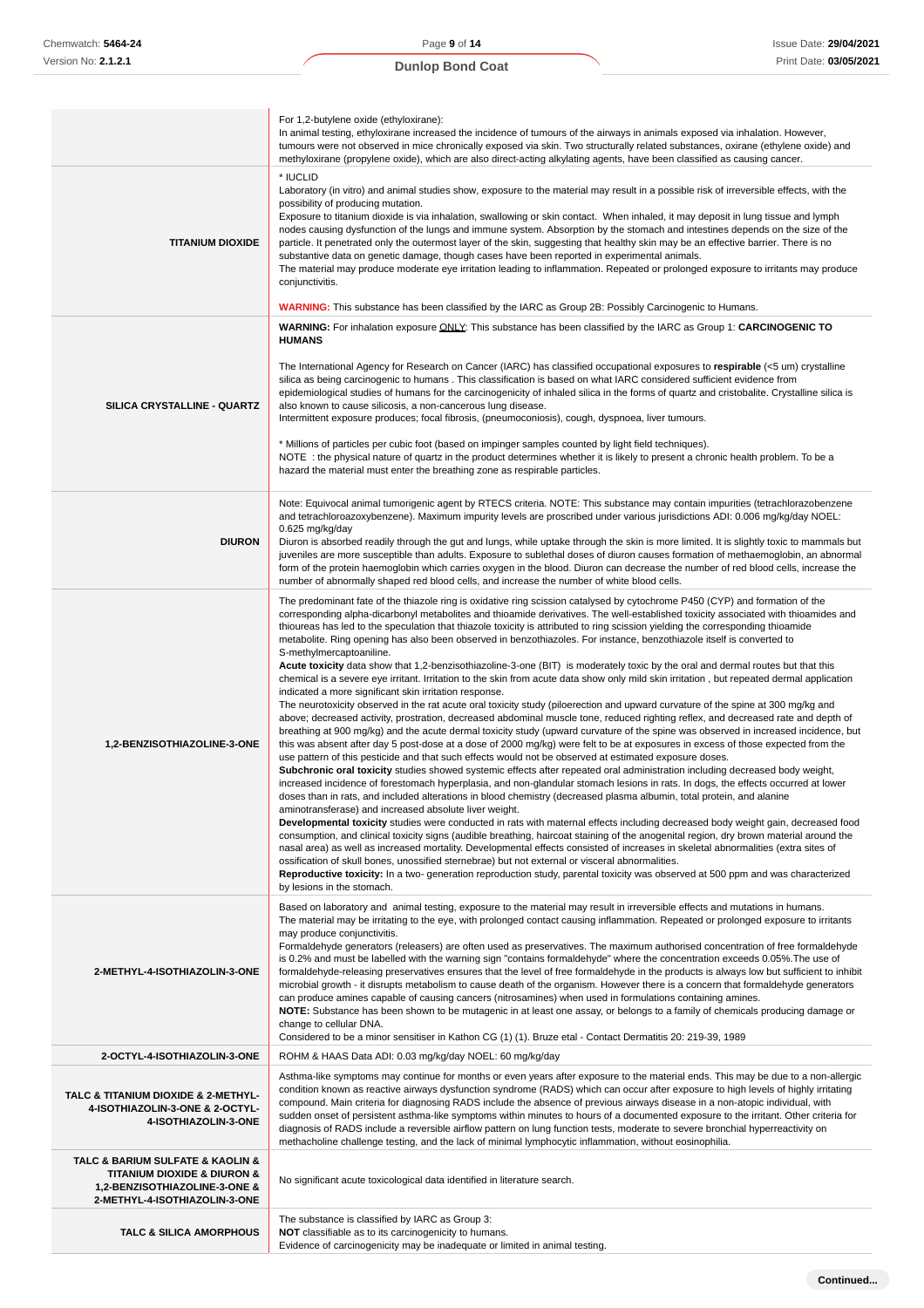Page **10** of **14 Dunlop Bond Coat**

| <b>TITANIUM DIOXIDE &amp; 2-METHYL-</b><br>4-ISOTHIAZOLIN-3-ONE                                                                                                                                                                                                                                                                                                                                                                                                                                                                                                                                                                                                                                                                                                                                                                                                                                                                                                                                                                                          |              | The material may cause skin irritation after prolonged or repeated exposure and may produce on contact skin redness, swelling, the<br>production of vesicles, scaling and thickening of the skin.                                                                                                                                                                                                                                                                                                                                                                                                                                                             |              |  |
|----------------------------------------------------------------------------------------------------------------------------------------------------------------------------------------------------------------------------------------------------------------------------------------------------------------------------------------------------------------------------------------------------------------------------------------------------------------------------------------------------------------------------------------------------------------------------------------------------------------------------------------------------------------------------------------------------------------------------------------------------------------------------------------------------------------------------------------------------------------------------------------------------------------------------------------------------------------------------------------------------------------------------------------------------------|--------------|---------------------------------------------------------------------------------------------------------------------------------------------------------------------------------------------------------------------------------------------------------------------------------------------------------------------------------------------------------------------------------------------------------------------------------------------------------------------------------------------------------------------------------------------------------------------------------------------------------------------------------------------------------------|--------------|--|
| 1,2-BENZISOTHIAZOLINE-3-ONE &<br>2-METHYL-4-ISOTHIAZOLIN-3-ONE &<br>2-OCTYL-4-ISOTHIAZOLIN-3-ONE                                                                                                                                                                                                                                                                                                                                                                                                                                                                                                                                                                                                                                                                                                                                                                                                                                                                                                                                                         |              | The following information refers to contact allergens as a group and may not be specific to this product.<br>Contact allergies quickly manifest themselves as contact eczema, more rarely as urticaria or Quincke's oedema. The pathogenesis<br>of contact eczema involves a cell-mediated (T lymphocytes) immune reaction of the delayed type. Other allergic skin reactions, e.g.<br>contact urticaria, involve antibody-mediated immune reactions. The significance of the contact allergen is not simply determined by<br>its sensitisation potential: the distribution of the substance and the opportunities for contact with it are equally important. |              |  |
| In light of potential adverse effects, and to ensure a harmonised risk assessment and management, the EU regulatory framework for<br>biocides has been established with the objective of ensuring a high level of protection of human and animal health and the<br>environment. To this aim, it is required that risk assessment of biocidal products is carried out before they can be placed on the<br>market. A central element in the risk assessment of the biocidal products are the utilization instructions that defines the dosage,<br>1,2-BENZISOTHIAZOLINE-3-ONE &<br>2-METHYL-4-ISOTHIAZOLIN-3-ONE<br>application method and amount of applications and thus the exposure of humans and the environment to the biocidal substance.<br>Humans may be exposed to biocidal products in different ways in both occupational and domestic settings. Many biocidal products<br>are intended for industrial sectors or professional uses only, whereas other biocidal products are commonly available for private use<br>by non-professional users. |              |                                                                                                                                                                                                                                                                                                                                                                                                                                                                                                                                                                                                                                                               |              |  |
| <b>Acute Toxicity</b>                                                                                                                                                                                                                                                                                                                                                                                                                                                                                                                                                                                                                                                                                                                                                                                                                                                                                                                                                                                                                                    | ×            | Carcinogenicity                                                                                                                                                                                                                                                                                                                                                                                                                                                                                                                                                                                                                                               | ✔            |  |
| <b>Skin Irritation/Corrosion</b>                                                                                                                                                                                                                                                                                                                                                                                                                                                                                                                                                                                                                                                                                                                                                                                                                                                                                                                                                                                                                         | ×            | Reproductivity                                                                                                                                                                                                                                                                                                                                                                                                                                                                                                                                                                                                                                                | ✔            |  |
| <b>Serious Eye Damage/Irritation</b>                                                                                                                                                                                                                                                                                                                                                                                                                                                                                                                                                                                                                                                                                                                                                                                                                                                                                                                                                                                                                     | ✔            | <b>STOT - Single Exposure</b>                                                                                                                                                                                                                                                                                                                                                                                                                                                                                                                                                                                                                                 | ✔            |  |
| <b>Respiratory or Skin</b><br>sensitisation                                                                                                                                                                                                                                                                                                                                                                                                                                                                                                                                                                                                                                                                                                                                                                                                                                                                                                                                                                                                              | $\checkmark$ | <b>STOT - Repeated Exposure</b>                                                                                                                                                                                                                                                                                                                                                                                                                                                                                                                                                                                                                               | $\checkmark$ |  |
| <b>Mutagenicity</b>                                                                                                                                                                                                                                                                                                                                                                                                                                                                                                                                                                                                                                                                                                                                                                                                                                                                                                                                                                                                                                      | ×            | <b>Aspiration Hazard</b>                                                                                                                                                                                                                                                                                                                                                                                                                                                                                                                                                                                                                                      | ×            |  |

**Legend:**  $\mathbf{X}$  – Data either not available or does not fill the criteria for classification

– Data available to make classification

## **SECTION 12 Ecological information**

| <b>Toxicity</b>                 |                  |                           |                               |                      |                         |
|---------------------------------|------------------|---------------------------|-------------------------------|----------------------|-------------------------|
|                                 | Endpoint         | <b>Test Duration (hr)</b> | <b>Species</b>                | Value                | Source                  |
| <b>Dunlop Bond Coat</b>         | Not<br>Available | Not Available             | Not Available                 | Not<br>Available     | Not<br>Available        |
|                                 | Endpoint         | <b>Test Duration (hr)</b> | <b>Species</b>                | Value                | <b>Source</b>           |
|                                 | NOEC(ECx)        | 720h                      | Algae or other aquatic plants | 918.089mg/l          | $\overline{c}$          |
| talc                            | LC50             | 96h                       | Fish                          | 89581.016mg/l        | $\overline{2}$          |
|                                 | EC50             | 96h                       | Algae or other aquatic plants | 7202.7mg/l           | $\overline{2}$          |
|                                 | Endpoint         | <b>Test Duration (hr)</b> | <b>Species</b>                | Value                | Source                  |
|                                 | NOEC(ECx)        | 72h                       | Algae or other aquatic plants | $>=1.15$ mg/l        | $\overline{c}$          |
| barium sulfate                  | EC50             | 72h                       | Algae or other aquatic plants | $>1.15$ mg/l         | $\overline{2}$          |
|                                 | <b>EC50</b>      | 48h                       | Crustacea                     | 32mg/l               | 4                       |
|                                 | LC50             | 96h                       | Fish                          | $>3.5$ mg/l          | $\overline{2}$          |
|                                 | Endpoint         | <b>Test Duration (hr)</b> | <b>Species</b>                | Value                | <b>Source</b>           |
| kaolin                          | Not<br>Available | Not Available             | Not Available                 | Not<br>Available     | Not<br>Available        |
|                                 | Endpoint         | <b>Test Duration (hr)</b> | <b>Species</b>                | Value                | <b>Source</b>           |
|                                 | ECO(ECx)         | 24h                       | Crustacea                     | >=10000mg/l          | $\mathbf{1}$            |
|                                 | EC50             | 96h                       | Algae or other aquatic plants | 217.576mg/l          | $\boldsymbol{2}$        |
| silica amorphous                | <b>EC50</b>      | 72h                       | Algae or other aquatic plants | 14.1mg/l             | $\overline{2}$          |
|                                 | LC50             | 96h                       | Fish                          | 1033.016mg/l         | $\overline{2}$          |
|                                 | <b>EC50</b>      | 48h                       | Crustacea                     | >86mg/l              | $\overline{2}$          |
|                                 | Endpoint         | <b>Test Duration (hr)</b> | <b>Species</b>                | Value                | Source                  |
|                                 | <b>EC50</b>      | 72h                       | Algae or other aquatic plants | >420mg/l             | $\overline{2}$          |
| gamma-                          | <b>EC50</b>      | 96h                       | Algae or other aquatic plants | 250mg/l              | $\overline{2}$          |
| glycidoxypropyltrimethoxysilane | EC50             | 48h                       | Crustacea                     | 473mg/l              | $\overline{c}$          |
|                                 | LC50             | 96h                       | Fish                          | 4.9mg/l              | $\overline{\mathbf{c}}$ |
|                                 | NOEC(ECx)        | 96h                       | Fish                          | 1.5 <sub>m</sub> g/l | $\overline{2}$          |
|                                 | Endpoint         | <b>Test Duration (hr)</b> | <b>Species</b>                | Value                | <b>Source</b>           |
|                                 | <b>BCF</b>       | 1008h                     | Fish                          | $< 1.1 - 9.6$        | $\overline{7}$          |
|                                 | NOEC(ECx)        | 48h                       | Crustacea                     | 0.003mg/L            | 4                       |
| titanium dioxide                | <b>EC50</b>      | 72h                       | Algae or other aquatic plants | 3.75-7.58mg/l        | 4                       |
|                                 | <b>EC50</b>      | 48h                       | Crustacea                     | 1.9 <sub>m</sub> g/l | $\overline{2}$          |
|                                 | <b>LC50</b>      | 96h                       | Fish                          | 1.85-3.06mg/l        | $\overline{4}$          |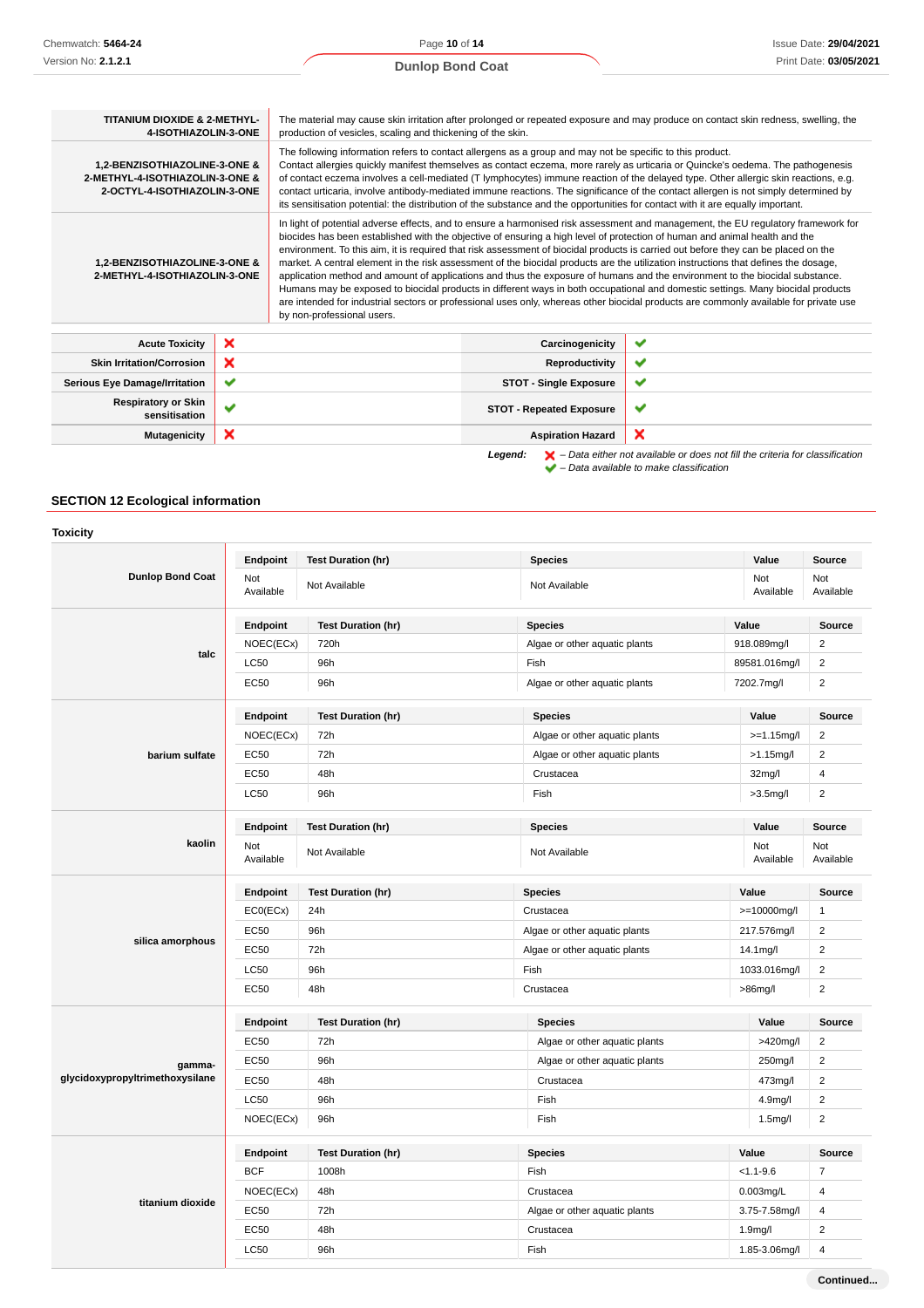|                               | <b>EC50</b>      | 96h                       | Algae or other aquatic plants                                                                                                                 | 179.05mg/l          | $\overline{2}$   |
|-------------------------------|------------------|---------------------------|-----------------------------------------------------------------------------------------------------------------------------------------------|---------------------|------------------|
|                               | Endpoint         | <b>Test Duration (hr)</b> | <b>Species</b>                                                                                                                                | Value               | Source           |
| silica crystalline - quartz   | Not<br>Available | Not Available             | Not Available                                                                                                                                 | Not<br>Available    | Not<br>Available |
|                               | Endpoint         | <b>Test Duration (hr)</b> | <b>Species</b>                                                                                                                                | Value               | Source           |
|                               | <b>BCF</b>       | 1008h                     | Fish                                                                                                                                          | $2.9 - 14$          | $\overline{7}$   |
|                               | EC50             | 96h                       | Algae or other aquatic plants                                                                                                                 | <0.001mg/L          | $\overline{4}$   |
| diuron                        | <b>EC50</b>      | 72h                       | Algae or other aquatic plants                                                                                                                 | $0.004$ mg/L        | $\overline{4}$   |
|                               | <b>EC50</b>      | 48h                       | Crustacea                                                                                                                                     | $0.06 - 0.124$ mg/L | $\overline{4}$   |
|                               | <b>LC50</b>      | 96h                       | Fish                                                                                                                                          | 0.014-0.024mg/L     | $\overline{4}$   |
|                               | EC10(ECx)        | 24h                       | Algae or other aquatic plants                                                                                                                 | $< 0.001$ mg/l      | $\overline{4}$   |
|                               | Endpoint         | <b>Test Duration (hr)</b> | <b>Species</b>                                                                                                                                | Value               | Source           |
|                               | <b>LC50</b>      | 96h                       | Fish                                                                                                                                          | $\leq 0.002$ mg/L   | $\overline{4}$   |
| 1,2-benzisothiazoline-3-one   | <b>EC50</b>      | 48h                       | Crustacea                                                                                                                                     | $0.001$ mg/L        | 4                |
|                               | EC50(ECx)        | 48h                       | Crustacea                                                                                                                                     | $0.001$ mg/L        | $\overline{4}$   |
|                               | Endpoint         | <b>Test Duration (hr)</b> | <b>Species</b>                                                                                                                                | Value               | <b>Source</b>    |
|                               | EC50             | 96h                       | Algae or other aquatic plants                                                                                                                 | $0.063$ mg/l        | $\overline{2}$   |
| 2-methyl-4-isothiazolin-3-one | <b>LC50</b>      | 96h                       | Fish                                                                                                                                          | $<$ 0.001mg/L       | 4                |
|                               | EC50             | 48h                       | Crustacea                                                                                                                                     | $<$ 0.001mg/L       | $\overline{4}$   |
|                               | EC50(ECx)        | 48h                       | Crustacea                                                                                                                                     | $<$ 0.001mg/L       | 4                |
|                               | Endpoint         | <b>Test Duration (hr)</b> | <b>Species</b>                                                                                                                                | Value               | <b>Source</b>    |
|                               | EC50             | 96h                       | Algae or other aquatic plants                                                                                                                 | $0.15$ mg/l         | $\overline{2}$   |
| 2-octyl-4-isothiazolin-3-one  | LC50             | 96h                       | Fish                                                                                                                                          | $<$ 0.001mg/L       | $\overline{4}$   |
|                               | <b>EC50</b>      | 48h                       | Crustacea                                                                                                                                     | $\leq 0.001$ mg/L   | 4                |
|                               | NOEC(ECx)        | 840h                      | Fish                                                                                                                                          | $<$ 0.001mg/L       | $\overline{4}$   |
| Legend:                       |                  |                           | Extracted from 1. IUCLID Toxicity Data 2. Europe ECHA Registered Substances - Ecotoxicological Information - Aquatic Toxicity 3. EPIWIN Suite |                     |                  |

V3.12 (QSAR) - Aquatic Toxicity Data (Estimated) 4. US EPA, Ecotox database - Aquatic Toxicity Data 5. ECETOC Aquatic Hazard Assessment Data 6. NITE (Japan) - Bioconcentration Data 7. METI (Japan) - Bioconcentration Data 8. Vendor Data

Harmful to aquatic organisms, may cause long-term adverse effects in the aquatic environment. **DO NOT** discharge into sewer or waterways.

#### **Persistence and degradability**

| Ingredient                                | Persistence: Water/Soil | <b>Persistence: Air</b> |
|-------------------------------------------|-------------------------|-------------------------|
| silica amorphous                          | LOW                     | LOW                     |
| gamma-<br>glycidoxypropyltrimethoxysilane | <b>HIGH</b>             | <b>HIGH</b>             |
| titanium dioxide                          | <b>HIGH</b>             | <b>HIGH</b>             |
| diuron                                    | <b>HIGH</b>             | <b>HIGH</b>             |
| 2-methyl-4-isothiazolin-3-one             | <b>HIGH</b>             | <b>HIGH</b>             |
| 2-octyl-4-isothiazolin-3-one              | <b>HIGH</b>             | <b>HIGH</b>             |

#### **Bioaccumulative potential**

| Ingredient                                | <b>Bioaccumulation</b>    |
|-------------------------------------------|---------------------------|
| silica amorphous                          | LOW (LogKOW = $0.5294$ )  |
| gamma-<br>glycidoxypropyltrimethoxysilane | LOW (LogKOW = $-0.9152$ ) |
| titanium dioxide                          | $LOW (BCF = 10)$          |
| diuron                                    | $LOW (BCF = 14)$          |
| 2-methyl-4-isothiazolin-3-one             | LOW (LogKOW = $-0.8767$ ) |
| 2-octyl-4-isothiazolin-3-one              | LOW (LogKOW = $2.561$ )   |

### **Mobility in soil**

| Ingredient                                | Mobility              |
|-------------------------------------------|-----------------------|
| silica amorphous                          | LOW (KOC = $23.74$ )  |
| gamma-<br>glycidoxypropyltrimethoxysilane | LOW ( $KOC = 90.22$ ) |
| titanium dioxide                          | LOW (KOC = $23.74$ )  |
| diuron                                    | LOW ( $KOC = 136$ )   |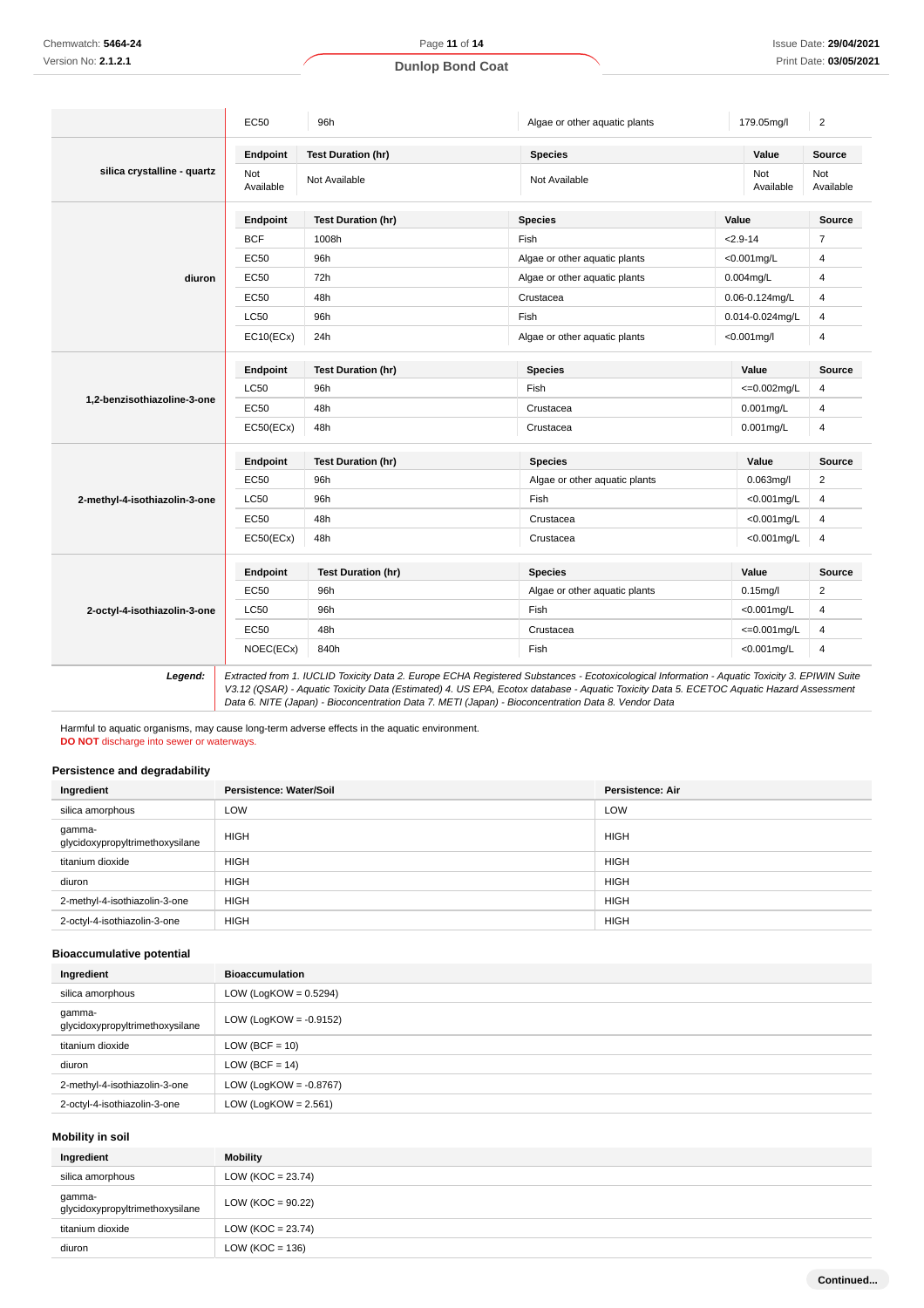### **Dunlop Bond Coat**

| Ingredient                    | Mobility             |
|-------------------------------|----------------------|
| 2-methyl-4-isothiazolin-3-one | LOW (KOC = 27.88)    |
| 2-octyl-4-isothiazolin-3-one  | LOW ( $KOC = 2120$ ) |

# **SECTION 13 Disposal considerations**

| Waste treatment methods      |                                                                                                                                                                                                                                                                                                                                                                                                                                                                                                                                                                                                                     |  |  |  |
|------------------------------|---------------------------------------------------------------------------------------------------------------------------------------------------------------------------------------------------------------------------------------------------------------------------------------------------------------------------------------------------------------------------------------------------------------------------------------------------------------------------------------------------------------------------------------------------------------------------------------------------------------------|--|--|--|
| Product / Packaging disposal | <b>DO NOT</b> allow wash water from cleaning or process equipment to enter drains.<br>It may be necessary to collect all wash water for treatment before disposal.<br>In all cases disposal to sewer may be subject to local laws and regulations and these should be considered first.<br>• Where in doubt contact the responsible authority.<br>▶ Recycle wherever possible or consult manufacturer for recycling options.<br>▶ Consult State Land Waste Authority for disposal.<br>▶ Bury or incinerate residue at an approved site.<br>Recycle containers if possible, or dispose of in an authorised landfill. |  |  |  |

#### **SECTION 14 Transport information**

| ∟abels Required<br>-au               |                     |  |
|--------------------------------------|---------------------|--|
| <b>Marine Pollutan</b><br>uvia:      | <b>NO</b><br>$\sim$ |  |
| <b>HAZCHEM</b><br><sup>7</sup> CHEM. | Applicable<br>Not . |  |

### **Land transport (ADG): NOT REGULATED FOR TRANSPORT OF DANGEROUS GOODS**

**Air transport (ICAO-IATA / DGR): NOT REGULATED FOR TRANSPORT OF DANGEROUS GOODS**

#### **Sea transport (IMDG-Code / GGVSee): NOT REGULATED FOR TRANSPORT OF DANGEROUS GOODS**

## **Transport in bulk according to Annex II of MARPOL and the IBC code**

Not Applicable

#### **Transport in bulk in accordance with MARPOL Annex V and the IMSBC Code**

| <b>Product name</b>                       | Group         |
|-------------------------------------------|---------------|
| talc                                      | Not Available |
| barium sulfate                            | Not Available |
| kaolin                                    | Not Available |
| silica amorphous                          | Not Available |
| gamma-<br>glycidoxypropyltrimethoxysilane | Not Available |
| titanium dioxide                          | Not Available |
| silica crystalline - quartz               | Not Available |
| diuron                                    | Not Available |
| 1,2-benzisothiazoline-3-one               | Not Available |
| 2-methyl-4-isothiazolin-3-one             | Not Available |
| 2-octyl-4-isothiazolin-3-one              | Not Available |

#### **Transport in bulk in accordance with the ICG Code**

| <b>Product name</b>                       | <b>Ship Type</b> |
|-------------------------------------------|------------------|
| talc                                      | Not Available    |
| barium sulfate                            | Not Available    |
| kaolin                                    | Not Available    |
| silica amorphous                          | Not Available    |
| gamma-<br>glycidoxypropyltrimethoxysilane | Not Available    |
| titanium dioxide                          | Not Available    |
| silica crystalline - quartz               | Not Available    |
| diuron                                    | Not Available    |
| 1,2-benzisothiazoline-3-one               | Not Available    |
| 2-methyl-4-isothiazolin-3-one             | Not Available    |
| 2-octyl-4-isothiazolin-3-one              | Not Available    |

## **SECTION 15 Regulatory information**

**Safety, health and environmental regulations / legislation specific for the substance or mixture**

**talc is found on the following regulatory lists**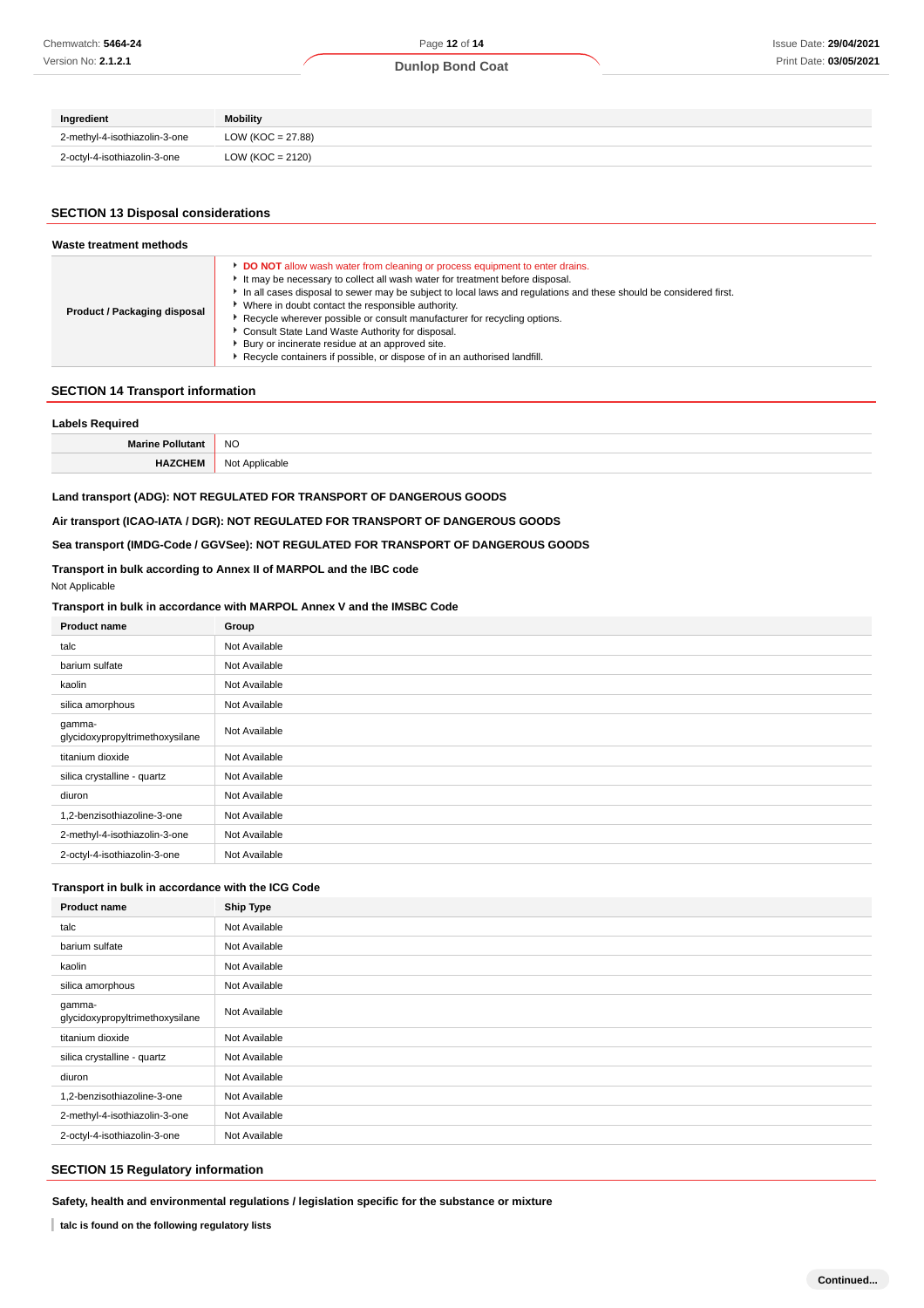| Chemwatch: 5464-24                                                                                                                  | Page 13 of 14           |                                                     | <b>Issue Date: 29/04/2021</b>                                                                                                                                                                                                      |  |
|-------------------------------------------------------------------------------------------------------------------------------------|-------------------------|-----------------------------------------------------|------------------------------------------------------------------------------------------------------------------------------------------------------------------------------------------------------------------------------------|--|
| Version No: <b>2.1.2.1</b>                                                                                                          | <b>Dunlop Bond Coat</b> |                                                     | Print Date: 03/05/2021                                                                                                                                                                                                             |  |
| Australian Inventory of Industrial Chemicals (AIIC)<br>Chemical Footprint Project - Chemicals of High Concern List                  |                         | Monographs                                          | International Agency for Research on Cancer (IARC) - Agents Classified by the IARC<br>International Agency for Research on Cancer (IARC) - Agents Classified by the IARC<br>Monographs - Group 2B: Possibly carcinogenic to humans |  |
| barium sulfate is found on the following regulatory lists                                                                           |                         |                                                     |                                                                                                                                                                                                                                    |  |
| Australian Inventory of Industrial Chemicals (AIIC)                                                                                 |                         |                                                     |                                                                                                                                                                                                                                    |  |
| kaolin is found on the following regulatory lists                                                                                   |                         |                                                     |                                                                                                                                                                                                                                    |  |
| Australian Inventory of Industrial Chemicals (AIIC)                                                                                 |                         |                                                     | International WHO List of Proposed Occupational Exposure Limit (OEL) Values for                                                                                                                                                    |  |
| Chemical Footprint Project - Chemicals of High Concern List                                                                         |                         | Manufactured Nanomaterials (MNMS)                   |                                                                                                                                                                                                                                    |  |
| silica amorphous is found on the following regulatory lists                                                                         |                         |                                                     |                                                                                                                                                                                                                                    |  |
| Australia Hazardous Chemical Information System (HCIS) - Hazardous Chemicals                                                        |                         | Australian Inventory of Industrial Chemicals (AIIC) |                                                                                                                                                                                                                                    |  |
| Australia Standard for the Uniform Scheduling of Medicines and Poisons (SUSMP) -<br>Schedule 4                                      |                         | Monographs                                          | International Agency for Research on Cancer (IARC) - Agents Classified by the IARC                                                                                                                                                 |  |
|                                                                                                                                     |                         | Manufactured Nanomaterials (MNMS)                   | International WHO List of Proposed Occupational Exposure Limit (OEL) Values for                                                                                                                                                    |  |
| gamma-glycidoxypropyltrimethoxysilane is found on the following regulatory lists                                                    |                         |                                                     |                                                                                                                                                                                                                                    |  |
| Australian Inventory of Industrial Chemicals (AIIC)                                                                                 |                         |                                                     |                                                                                                                                                                                                                                    |  |
| titanium dioxide is found on the following regulatory lists                                                                         |                         |                                                     |                                                                                                                                                                                                                                    |  |
| Australian Inventory of Industrial Chemicals (AIIC)                                                                                 |                         |                                                     | International Agency for Research on Cancer (IARC) - Agents Classified by the IARC                                                                                                                                                 |  |
| Chemical Footprint Project - Chemicals of High Concern List                                                                         |                         |                                                     | Monographs - Group 2B: Possibly carcinogenic to humans                                                                                                                                                                             |  |
| International Agency for Research on Cancer (IARC) - Agents Classified by the IARC<br>Monographs                                    |                         | Manufactured Nanomaterials (MNMS)                   | International WHO List of Proposed Occupational Exposure Limit (OEL) Values for                                                                                                                                                    |  |
| silica crystalline - quartz is found on the following regulatory lists                                                              |                         |                                                     |                                                                                                                                                                                                                                    |  |
| Australia Hazardous Chemical Information System (HCIS) - Hazardous Chemicals                                                        |                         |                                                     | International Agency for Research on Cancer (IARC) - Agents Classified by the IARC                                                                                                                                                 |  |
| Australian Inventory of Industrial Chemicals (AIIC)                                                                                 |                         | Monographs                                          |                                                                                                                                                                                                                                    |  |
| Chemical Footprint Project - Chemicals of High Concern List                                                                         |                         | Monographs - Group 1: Carcinogenic to humans        | International Agency for Research on Cancer (IARC) - Agents Classified by the IARC                                                                                                                                                 |  |
| diuron is found on the following regulatory lists                                                                                   |                         |                                                     |                                                                                                                                                                                                                                    |  |
| Australia Hazardous Chemical Information System (HCIS) - Hazardous Chemicals<br>Australian Inventory of Industrial Chemicals (AIIC) |                         |                                                     | Chemical Footprint Project - Chemicals of High Concern List                                                                                                                                                                        |  |
| 1,2-benzisothiazoline-3-one is found on the following regulatory lists                                                              |                         |                                                     |                                                                                                                                                                                                                                    |  |
| Australia Hazardous Chemical Information System (HCIS) - Hazardous Chemicals                                                        |                         | Australian Inventory of Industrial Chemicals (AIIC) |                                                                                                                                                                                                                                    |  |
| 2-methyl-4-isothiazolin-3-one is found on the following regulatory lists                                                            |                         |                                                     |                                                                                                                                                                                                                                    |  |
| Australia Hazardous Chemical Information System (HCIS) - Hazardous Chemicals                                                        |                         | Australian Inventory of Industrial Chemicals (AIIC) |                                                                                                                                                                                                                                    |  |
| Australia Standard for the Uniform Scheduling of Medicines and Poisons (SUSMP) -<br>Schedule 6                                      |                         |                                                     |                                                                                                                                                                                                                                    |  |
| 2-octyl-4-isothiazolin-3-one is found on the following regulatory lists                                                             |                         |                                                     |                                                                                                                                                                                                                                    |  |
| Australia Hazardous Chemical Information System (HCIS) - Hazardous Chemicals                                                        |                         | Australian Inventory of Industrial Chemicals (AIIC) |                                                                                                                                                                                                                                    |  |
| Australia Standard for the Uniform Scheduling of Medicines and Poisons (SUSMP) -<br>Schedule 6                                      |                         |                                                     |                                                                                                                                                                                                                                    |  |

## **National Inventory Status**

| <b>National Inventory</b>                          | <b>Status</b>                                                                                                                                                                                               |  |  |
|----------------------------------------------------|-------------------------------------------------------------------------------------------------------------------------------------------------------------------------------------------------------------|--|--|
| Australia - AIIC / Australia<br>Non-Industrial Use | Yes                                                                                                                                                                                                         |  |  |
| Canada - DSL                                       | Yes                                                                                                                                                                                                         |  |  |
| Canada - NDSL                                      | No (talc; barium sulfate; kaolin; gamma-glycidoxypropyltrimethoxysilane; silica crystalline - quartz; diuron; 1,2-benzisothiazoline-3-one; 2-methyl-<br>4-isothiazolin-3-one; 2-octyl-4-isothiazolin-3-one) |  |  |
| China - IECSC                                      | Yes                                                                                                                                                                                                         |  |  |
| Europe - EINEC / ELINCS / NLP                      | Yes                                                                                                                                                                                                         |  |  |
| Japan - ENCS                                       | No (kaolin)                                                                                                                                                                                                 |  |  |
| Korea - KECI                                       | Yes                                                                                                                                                                                                         |  |  |
| New Zealand - NZIoC                                | Yes                                                                                                                                                                                                         |  |  |
| Philippines - PICCS                                | Yes                                                                                                                                                                                                         |  |  |
| <b>USA - TSCA</b>                                  | Yes                                                                                                                                                                                                         |  |  |
| Taiwan - TCSI                                      | Yes                                                                                                                                                                                                         |  |  |
| Mexico - INSQ                                      | No (gamma-glycidoxypropyltrimethoxysilane)                                                                                                                                                                  |  |  |
| Vietnam - NCI                                      | Yes                                                                                                                                                                                                         |  |  |
| Russia - FBEPH                                     | Yes                                                                                                                                                                                                         |  |  |
| Legend:                                            | Yes = All CAS declared ingredients are on the inventory<br>No = One or more of the CAS listed ingredients are not on the inventory and are not exempt from listing(see specific ingredients in brackets)    |  |  |

## **SECTION 16 Other information**